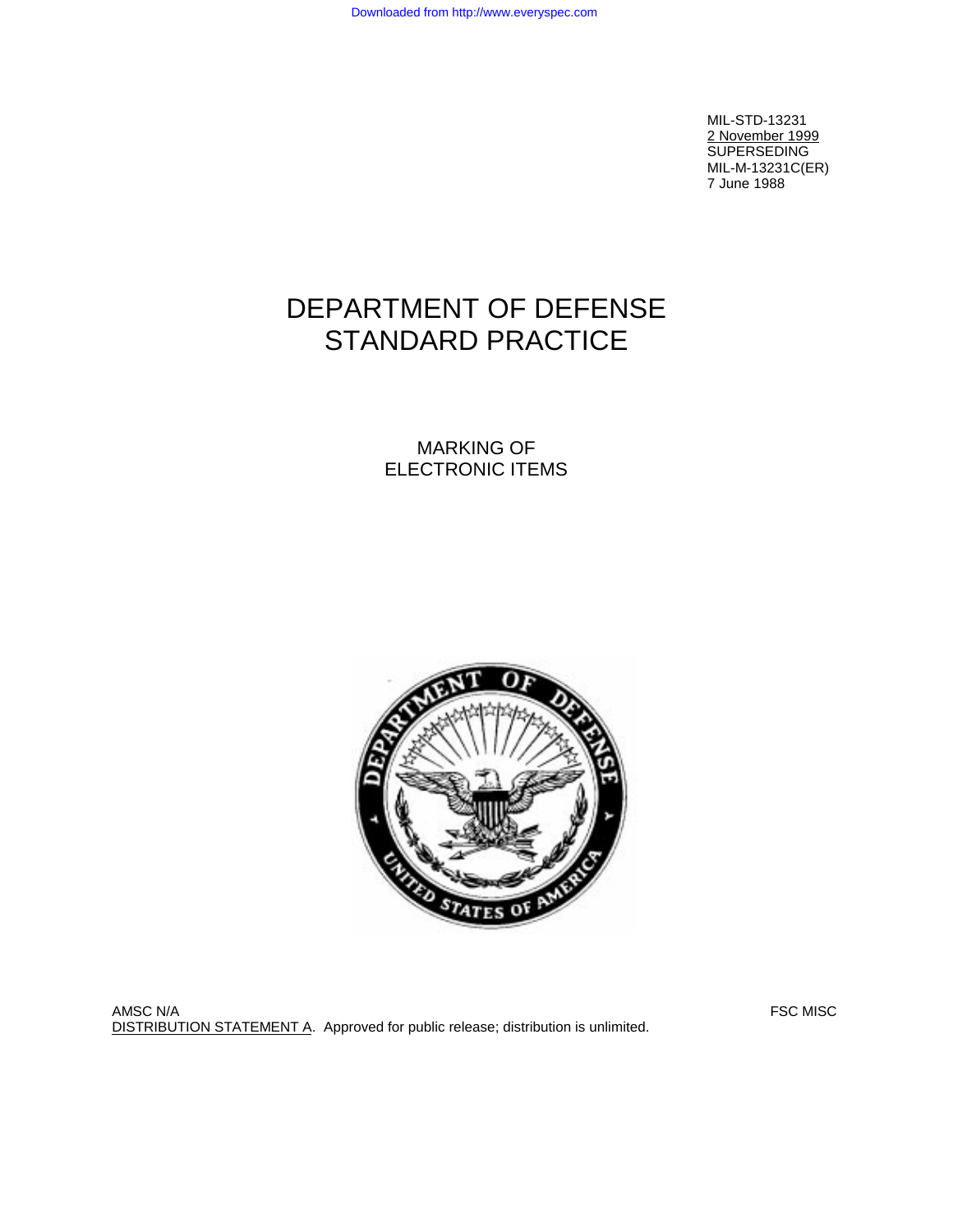#### FORWARD

- 1. This standard is approved for use by all Departments and Agencies of the Department of Defense.
- 2. This standard provides uniform marking requirements for electronic items.
- 3. Beneficial comments (recommendations, additions, deletions) and any pertinent data which may be of use in improving this document should be addressed to: Defense Supply Center, Columbus, ATTN: DSCC-VAI, 3990 East Broad Street, Columbus, Ohio 43213-1199 by using the Standardization Document Improvement Proposal (DD Form 1426) appearing at the end of this document or by letter.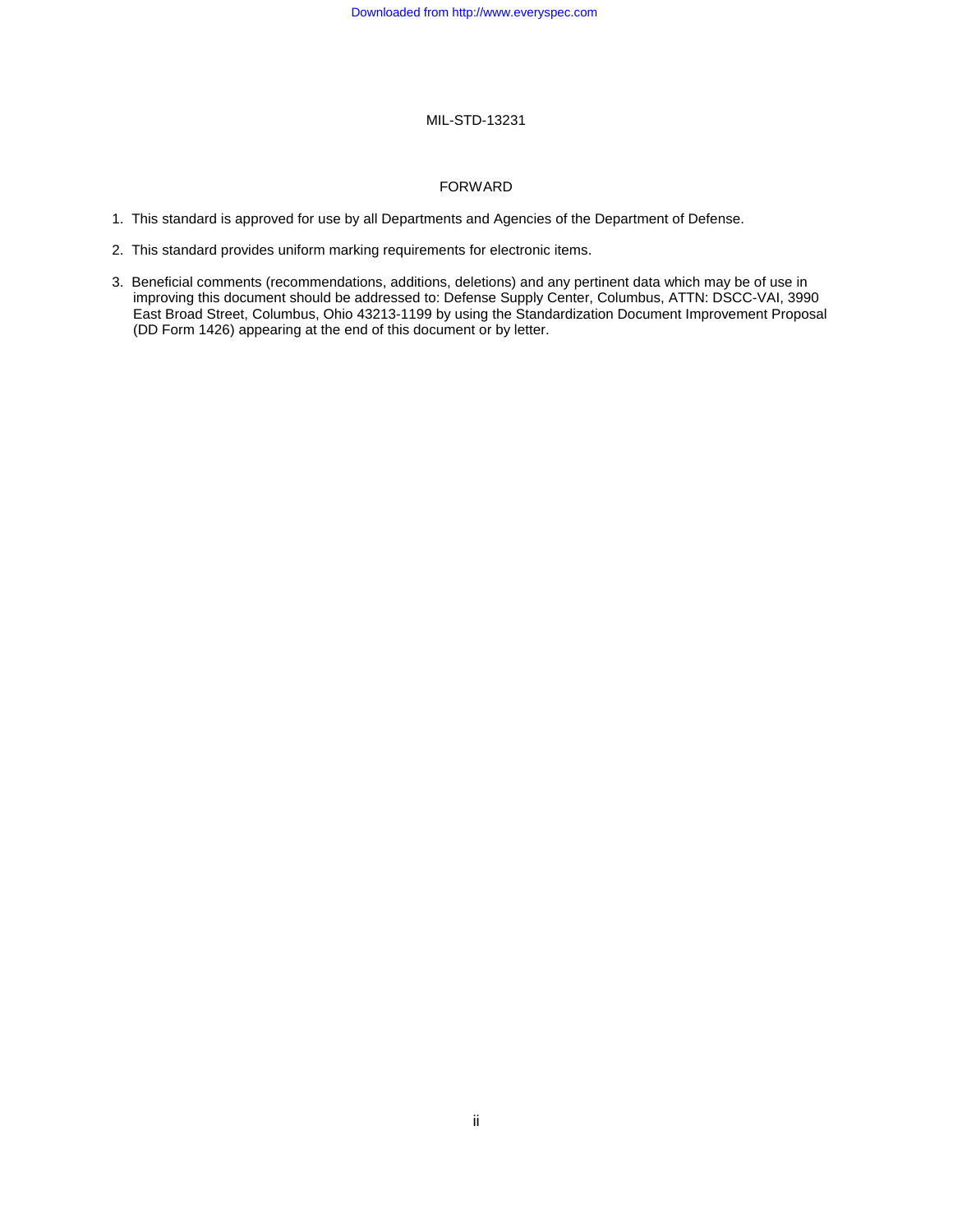# CONTENTS

| <b>CONTENTS</b><br>PAGE |           |                                                                             |                |  |
|-------------------------|-----------|-----------------------------------------------------------------------------|----------------|--|
|                         | PARAGRAPH |                                                                             |                |  |
|                         |           |                                                                             | ii.            |  |
|                         |           |                                                                             |                |  |
| 1.                      |           |                                                                             | 1              |  |
| 1.1                     |           |                                                                             | 1              |  |
|                         |           |                                                                             | 1              |  |
| 2.<br>2.1               |           |                                                                             | 1              |  |
|                         |           |                                                                             |                |  |
| 2.2                     |           |                                                                             | 1              |  |
| 2.2.1                   |           | Specifications, standards, and handbooks---------------------------------   | 1              |  |
| 2.2.2                   |           | Other Government documents, drawings, and publications -----------          | 2              |  |
| 2.3                     |           |                                                                             | $\overline{2}$ |  |
| 2.4                     |           |                                                                             | $\overline{2}$ |  |
| 3.                      |           |                                                                             | 3              |  |
| 3.1                     |           |                                                                             | 3              |  |
| 3.2                     |           | Commercial and Government Entity (CAGE)------------------------------       | 3              |  |
| 3.3                     |           | Commercial Off The Shelf (COTS) products (also                              |                |  |
|                         |           |                                                                             | 3              |  |
| 3.4                     |           |                                                                             | 3              |  |
| 3.5                     |           |                                                                             | 3              |  |
| 3.6                     |           |                                                                             | 3              |  |
| 3.7                     |           |                                                                             | 3              |  |
| 3.8                     |           |                                                                             | 3              |  |
| 3.9                     |           | Joint Electronics Type Designation Systems ------------------------------   | 3              |  |
| 3.10                    |           |                                                                             | 3              |  |
| 3.11                    |           |                                                                             | 3              |  |
| 3.12                    |           | NATO supply code for manufacturers (NSCM) ---------------------------       | 3              |  |
|                         |           |                                                                             | 3              |  |
| 3.13                    |           |                                                                             |                |  |
| 3.14                    |           |                                                                             | 3              |  |
| 3.15                    |           |                                                                             | 4              |  |
| 3.16                    |           | Procurement instrument identification number----------------------------    | 4              |  |
| 3.17                    |           |                                                                             | 4              |  |
| 3.18                    |           |                                                                             | 4              |  |
| 3.19                    |           |                                                                             | 4              |  |
| 3.20                    |           |                                                                             | 4              |  |
| 4.                      |           |                                                                             | 4              |  |
| 4.1                     |           |                                                                             | 4              |  |
| 4.2                     |           |                                                                             | 4              |  |
| 4.2.1                   |           |                                                                             | 4              |  |
| 4.2.1.1                 |           | Joint electronics type designation systems -------------------------------- | 4              |  |
| 4.2.1.2                 |           |                                                                             | 4              |  |
| 4.2.2                   |           |                                                                             | 4              |  |
| 4.2.3                   |           | Procurement instrument identification number----------------------------    | 4              |  |
| 4.2.4                   |           |                                                                             | 4              |  |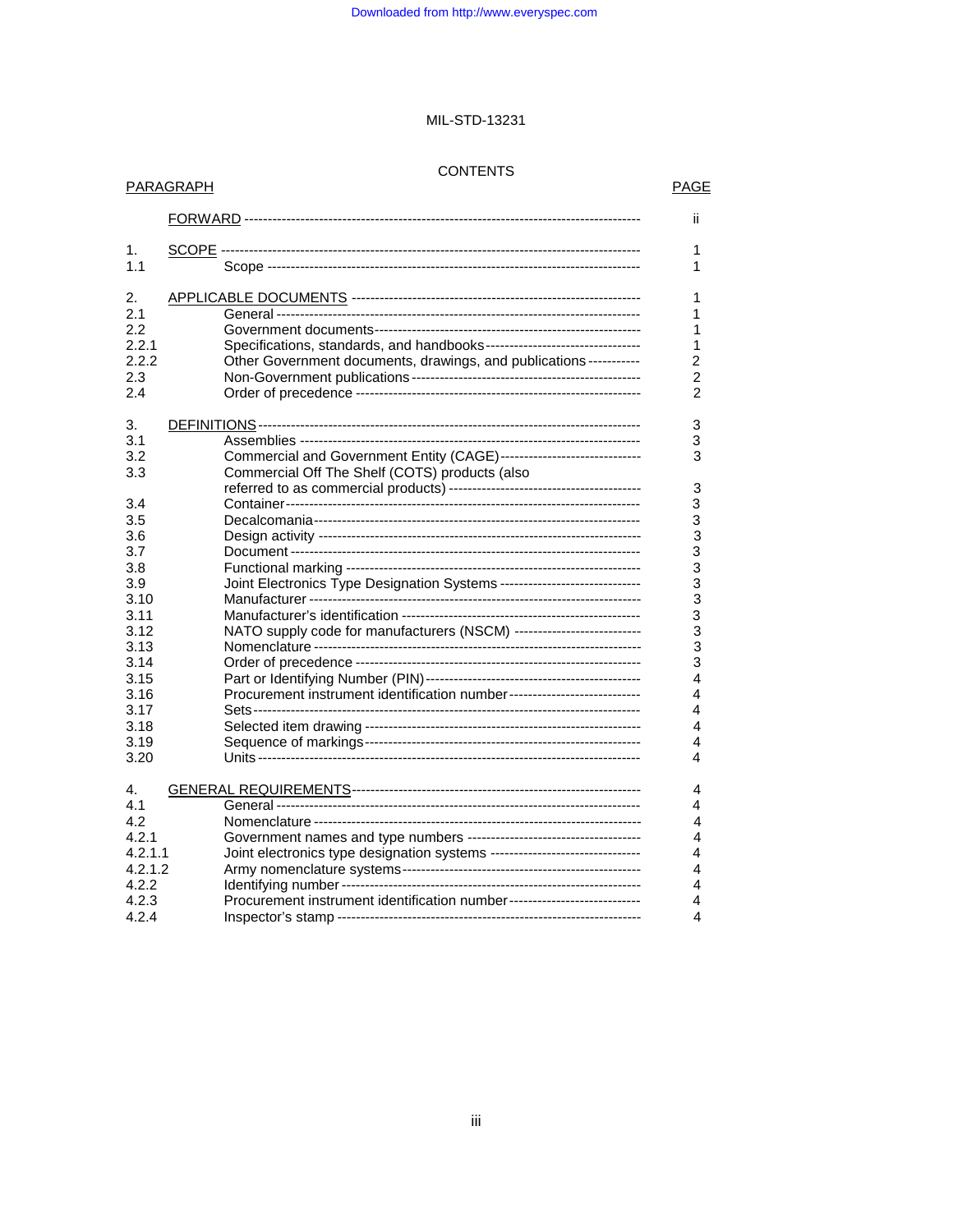### CONTENTS

# PARAGRAPH PARAGRAPH

| 4.2.5   |                                                                             | 5              |
|---------|-----------------------------------------------------------------------------|----------------|
| 4.2.6   | Contractor and government entity (CAGE) code ------------------------       | 5              |
| 4.3     |                                                                             | 5              |
| 4.3.1   |                                                                             | 5              |
| 4.3.2   |                                                                             | 5              |
| 4.3.3   |                                                                             | 5              |
| 4.3.4   |                                                                             | $\overline{7}$ |
| 4.3.5   |                                                                             | 7              |
| 4.4     | Reference designations, government type numbers and --------------          |                |
|         |                                                                             | 7              |
| 4.4.1   |                                                                             | 7              |
| 4.4.1.1 |                                                                             | 7              |
| 5.      |                                                                             | 7              |
| 5.1     |                                                                             | 7              |
| 5.1.1   |                                                                             | 7              |
| 5.1.2   | Electrical / electronic parts and printed wiring boards-------------------  | 7              |
| 5.1.3m  | Nameplate data for articles of equipment ---------------------------------- | 7              |
| 5.2     | Special requirements for marking of containers --------------------------   | 8              |
| 5.2.1   | Identification of set, article of equipment or contents-------------------- | 8              |
| 5.2.2   |                                                                             | 8              |
| 5.3     | Special markings on articles of equipment---------------------------------  | 8              |
| 5.3.1   |                                                                             | 8              |
| 5.3.1.1 |                                                                             | 8              |
| 5.3.2   |                                                                             | 8              |
| 5.3.3   |                                                                             | 9              |
| 5.3.4   |                                                                             | 9              |
| 5.3.5   |                                                                             | 9              |
| 5.3.6   |                                                                             | 9              |
| 5.3.7   |                                                                             | 9              |
| 5.3.8   |                                                                             | 10             |
| 5.3.9   |                                                                             | 10             |
| 5.4     |                                                                             | 10             |
| 5.4.1   |                                                                             | 10             |
| 5.4.2   |                                                                             | 10             |
| 5.5     |                                                                             | 10             |
| 5.6     |                                                                             | 10             |
| 5.6.1   |                                                                             | 10             |
| 5.6.2   |                                                                             | 10             |
| 5.6.3   |                                                                             | 10             |
| 5.7     |                                                                             | 10             |
| 5.8     |                                                                             | 10             |
| 5.8.1   |                                                                             | 10             |
| 5.8.2   |                                                                             | 11             |
| 5.8.3   |                                                                             | 11             |
| 5.8.4   |                                                                             | 11             |
| 5.9     |                                                                             | 11             |
| 5.10    |                                                                             | 11             |
| 5.11    |                                                                             | 12             |
| 5.12    |                                                                             | 13             |
| 5.13    |                                                                             | 13             |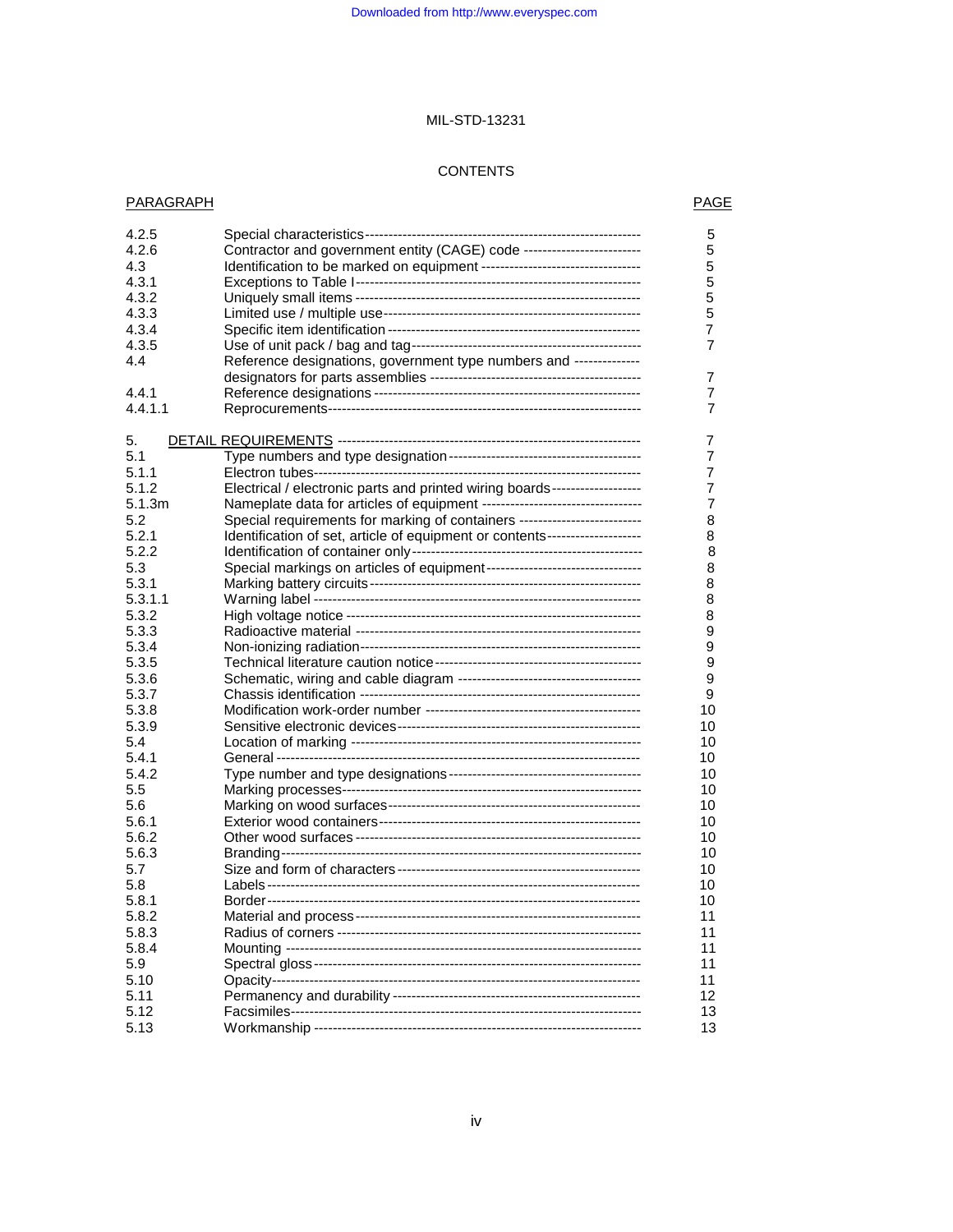# **CONTENTS**

# PARAGRAPH PARAGRAPH

| 6.                         |                                                                         | 13      |
|----------------------------|-------------------------------------------------------------------------|---------|
| 6.1                        |                                                                         | 13      |
| 6.2                        |                                                                         | 13      |
| 6.3                        |                                                                         | 13      |
| 6.4                        |                                                                         | 13      |
| 6.5                        |                                                                         | 13      |
| 6.6                        |                                                                         | 13      |
| 6.7                        |                                                                         | 14      |
| 6.8                        |                                                                         | 14      |
| <b>FIGURES</b><br>1.<br>2. |                                                                         | 9<br>9  |
| <b>TABLES</b><br>Ш.        | Priority of Identification Information on Parts and Assemblies -------- | 6<br>12 |
|                            |                                                                         | 14      |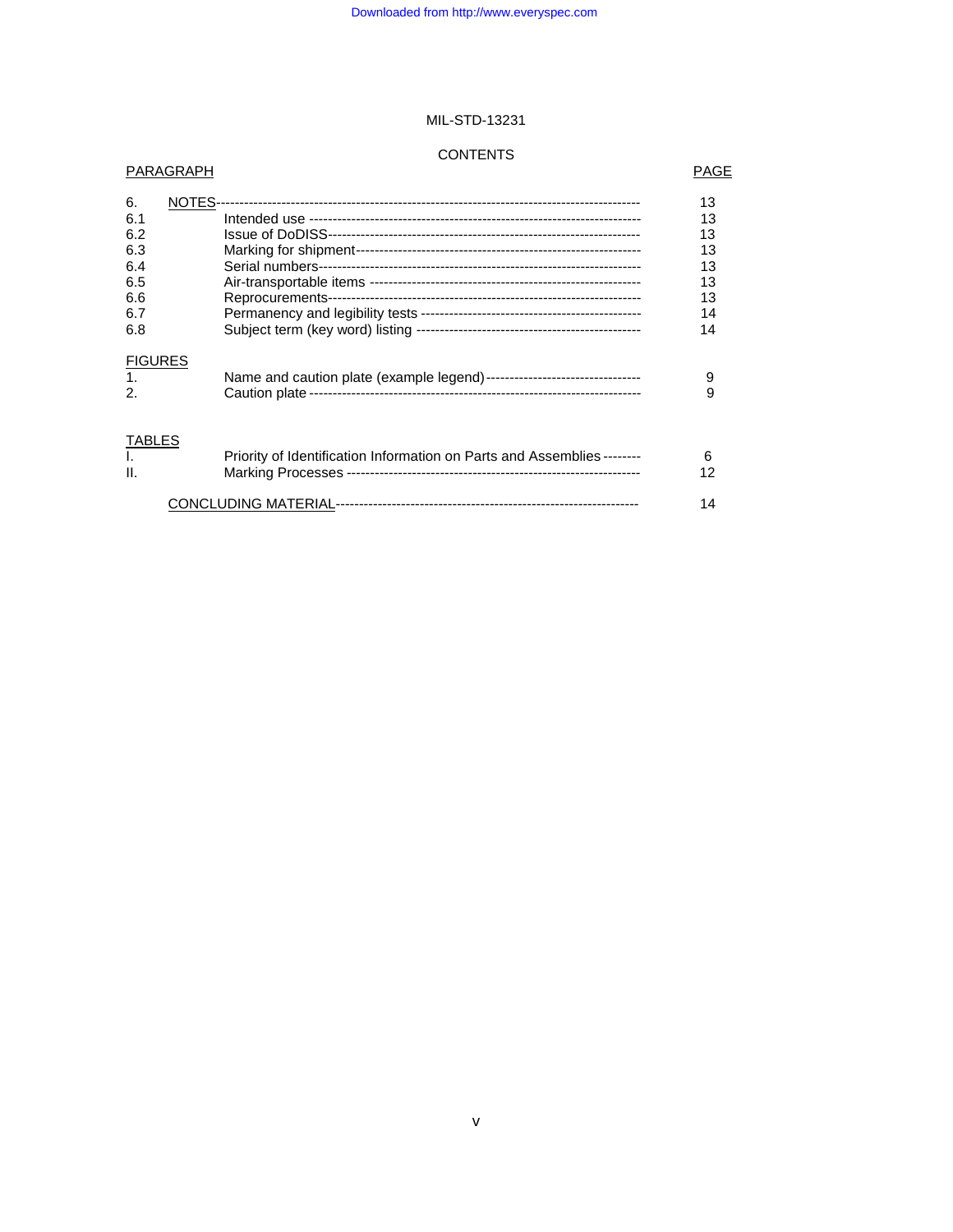#### 1. SCOPE

1.1 Scope. This standard covers the general requirements for marking of electronic items, except marking for shipment and as otherwise specified by an applicable Government document covering the item on which the marking appears. These requirements cover both the information to be shown by the marking and the materials and processes used therefor. This standard should be implemented by incorporating suitable requirements directly in acquisition documents.

#### 2. APPLICABLE DOCUMENTS

2.1 General. The documents listed in this section are specified in sections 3, 4, and 5 of this standard. This section does not include documents cited in other sections of this standard or recommended for additional information or as examples. While every effort has been made to ensure the completeness of this list, document users are cautioned that they must meet all specified requirements documents cited in sections 3, 4, and 5 of this standard, whether or not they are listed.

#### 2.2 Government documents.

2.2.1 Specifications, standards, and handbooks. The following specifications, standards, and handbooks form a part of this document to the extent specified herein. Unless otherwise specified, the issue of these documents are those listed in the issue of the Department of Defense Index of Specifications and Standards (DoDISS) and supplement thereto, cited in the solicitation (see 6.2).

#### **SPECIFICATIONS**

#### DEPARTMENT OF DEFENSE

#### FEDERAL

| A-A-208   | - Ink, Marking, Stencil, Opaque (Porous and Non-Porous Surfaces).                         |
|-----------|-------------------------------------------------------------------------------------------|
| A-A-2962  | - Enamel, Alkyd, Exterior, Solvent Based, Low VOC                                         |
| A-A-56032 | - Ink, Marking, Epoxy Base                                                                |
| L-P-535   | - Plastic Sheet (Sheeting): Plastic Strip Poly (Vinyl Chloride) and Poly (Vinyl Chloride- |
|           | Vinyl Acetate), Rigid.                                                                    |
| 1ILITARY  |                                                                                           |

#### $\mathsf{N}$

| MIL-F-14072   |                  | - Finishes for Ground Based Electronic Equipment                               |
|---------------|------------------|--------------------------------------------------------------------------------|
| MIL-P-19834   |                  | - Plate, Identification, Metal foil, Adhesive Backed                           |
| MIL-I-24092   | $\sim$ 100 $\mu$ | Insulating Varnishes and Solventless Resins for Application by the Dip Process |
| MIL-PRF-31032 |                  | Printed Circuit Board / Printed Wiring Board, General Specification for        |

#### **STANDARDS**

#### DEPARTMENT OF DEFENSE

| MIL-STD-100<br>MIL-STD-129         | $\sim 100$<br>$\sim 100$ | <b>Engineering Drawing Practices</b><br>Military Marking.                                                          |
|------------------------------------|--------------------------|--------------------------------------------------------------------------------------------------------------------|
| MIL-STD-130<br>MIL-STD-196         | $\sim$<br>$\sim$         | Identification Marking of U.S. Military Property<br>Joint Electronics Type Designation System (JETDS)              |
| MIL-STD-202                        | $\sim 100$               | Test Methods for Electronic and Electrical Component Parts                                                         |
| MIL-STD-810<br><b>MIL-STD-1285</b> | $\sim$                   | <b>Environmental Engineering Considerations and Laboratory Tests</b><br>Marking of Electrical and Electronic Parts |
| MIL-STD-1464                       | $\sim 100$               | Army Nomenclature System                                                                                           |

#### HANDBOOKS

#### DEPARTMENT OF DEFENSE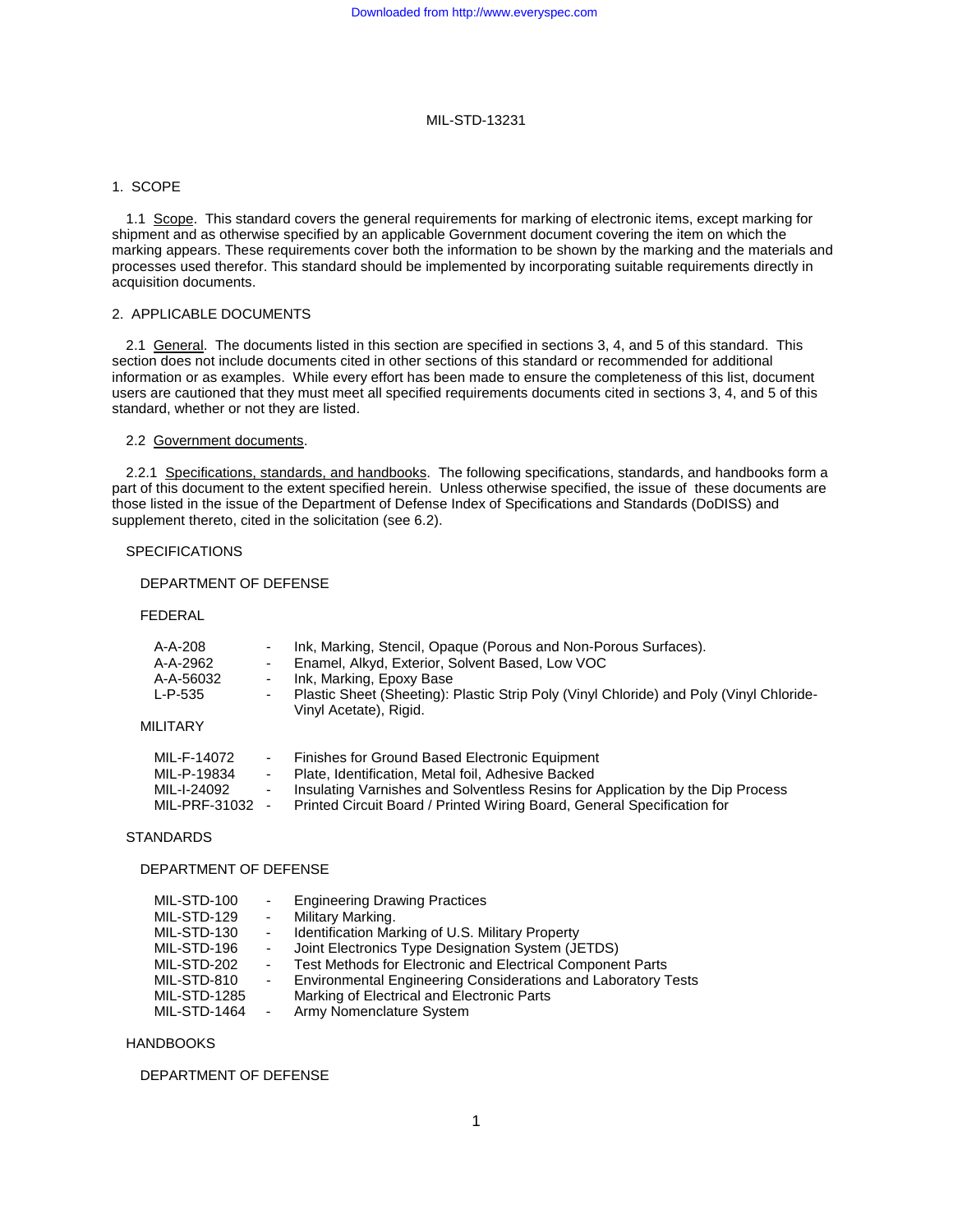#### MIL-HDBK-505 - Handbook for Definitions of Item Levels, Item Exchangeability, Models, and Related Terms

(Unless otherwise indicated, copies of the above specifications, standards, and handbooks are available from the Defense Automated Printing Service, Building 4D (DPM-DODSSP), 700 Robbins Avenue, Philadelphia, PA 19111- 5094.)

2.2.2 Other Government documents, drawings, and publications. The following other Government documents, drawings, and publications form a part of this document to the extent specified herein. Unless otherwise specified, the issue are those cited in the solicitation.

H4/H8 Section A - Commercial and Government entity (CAGE) (Name to Code).

(Application for copies of Cataloging Handbook H4/H8 should be addressed to Commander, Defense Logistics Service Center, ATTN: DLSC-WP, Federal Center, Battle Creek, MI 49017-3084.)

2.3 Non-Government publications. The following documents form a part of this document to the extent specified herein. Unless otherwise specified, the issues of the documents, which are DoD adopted, are those listed in the issue of the DoDISS cited in the solicitation. Unless otherwise specified, the issues of documents not listed in the DoDISS are the issues of the documents cited in the solicitation.

AMERICAN SOCIETY FOR TESTING AND MATERIALS (ASTM)

ASTM D295 - Varnished Cotton Fabrics Used for Electrical Insulation, Standard Test Methods for

ASTM D709 - Laminated Thermosetting Materials R(1997), Standard Specification for

ASTM D3955 - Electrical Insulating Varnishes, Standard Specification for

(Application for copies should be addressed to the American Society for Testing Materials (ASTM), 1916 Race Street, Philadelphia, Pennsylvania 19103.)

#### INSTITUTE OF ELECTRICAL AND ELECTRONICS ENGINEERS (IEEE)

IEEE 200-75 - Electrical & Electronics Parts and Equipment Reference Designations for (W/Correction sheet)

(Application for copies should be addressed to the Institute of Electrical and Electronics Engineers (IEEE), Service Center, Post Office Box 1331, 445 Hoes Lane, Piscataway, NJ 08654-1331.)

2.4 Order of precedence. In the event of a conflict between the text of this document and the references cited herein, the text of this document takes precedence. Nothing in this document, however, supersedes applicable laws and regulations, unless a specific exemption has been obtained.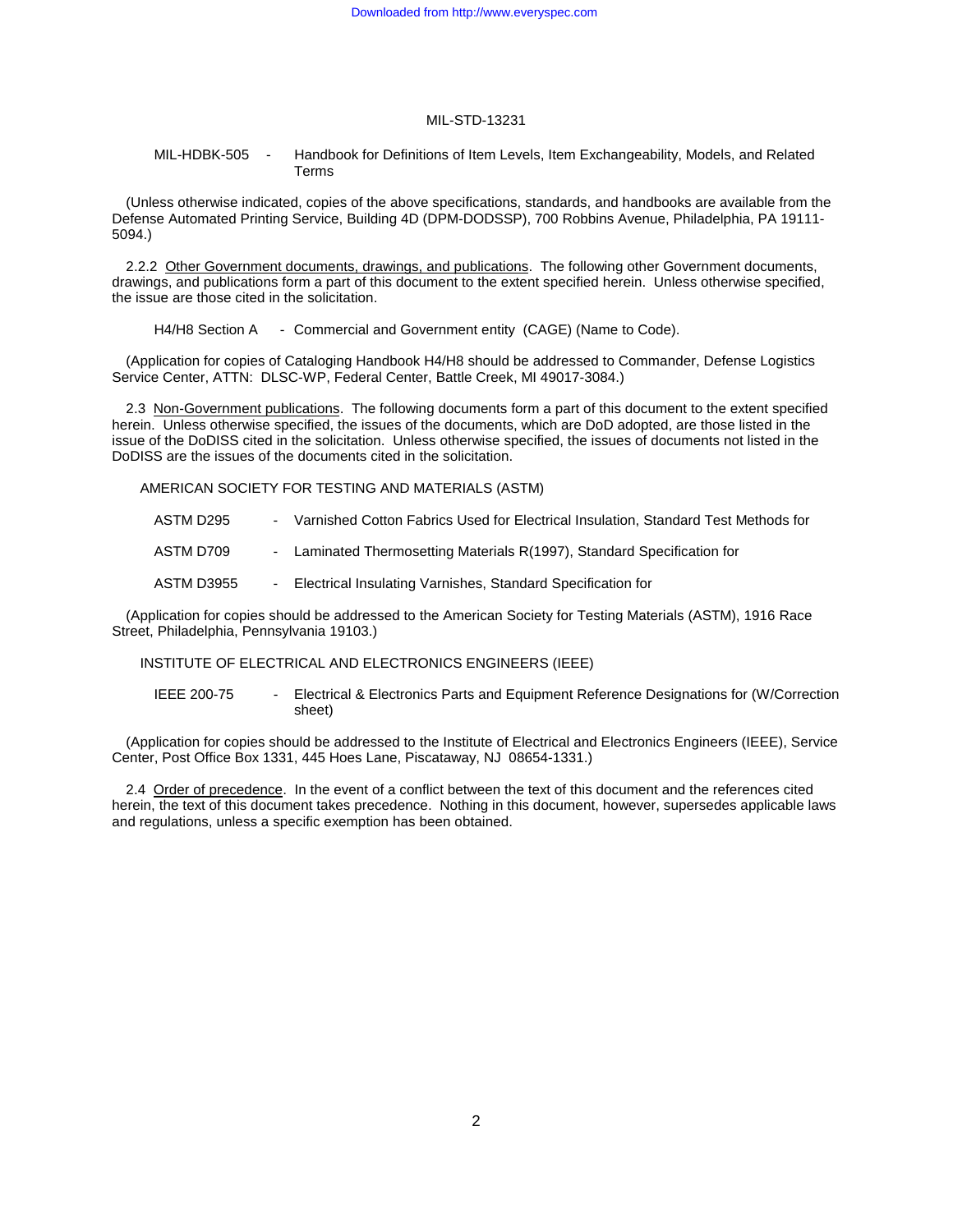#### 3. DEFINITIONS

3.1 Assemblies. A number of parts or subassemblies or any combination thereof joined together to perform a specific function and capable of disassembly (see MIL-HDBK-505).

3.2 Commercial and Government Entity (CAGE). The five-position alpha numeric number assigned to manufacturing and non-Manufacturing organizations that design or manufacture-assemble an item of supply acquired and catalogued by DoD agencies (formerly FSCM, as specified in MIL-STD-100) (as specified in Cataloging Handbook H4/H8).

3.3 Commercial off the shelf (COTS) products (also referred to as commercial products). Products in regular production sold in substantial quantities to the general public or industry at established market or catalog prices.

3.4 Container. A container should be understood as a case or bag conforming to either of the following descriptions:

- a. The container is furnished as one item of an article of equipment, for the purpose of holding and transporting the remaining parts and assemblies thereof. Example: Case forming part of and containing a set of tools or crystal units.
- b. The container is furnished as a separate article of equipment, and is used to hold and transport one or more other articles of equipment. All of the articles, including the container, are units of a set.

3.5 Decalcomania. The process of transferring pictures or designs printed on specially prepared paper to materials such as glass or metal.

3.6 Design activity. The activity having responsibility for the design of an item. It may be a Government activity, contractor, vendor, or other.

3.7 Document. The specifications, drawings, lists, standards, pamphlets, reports, or other information (printed or typewritten) relating to the design, acquisition, manufacture, test, or inspection of items under the contract.

3.8 Functional marking. The symbols, letters, numbers, and similar marking applied to indicate polarity, circuitry, and similar functional characteristics.

3.9 Joint electronics type designation systems. DoD names and type numbers in accordance with MIL-STD-196.

3.10 Manufacturer. A person or firm who owns or leases and operates a factory or establishment that produces (on the premises) materials, supplies, articles, or equipment required under the contract (or for the general character described by the specifications, standards, and publications).

3.11 Manufacturer's identification. The actual manufacturer's name, CAGE (see 3.2), or NSCM (see 3.12) that identifies the place of manufacture (as specified in Cataloging Handbook H4/H8).

3.12 NATO supply code for manufacturers (NSCM). The five position alpha numeric code that is assigned to an organization entity, located in a country other than the United States or Canada, that maintains design control or is a source of supply for items acquired by agencies of the Federal Government, NATO member nations, and other participating friendly Governments (as specified in Cataloging Handbook H4/H8).

3.13 Nomenclature. Nomenclature, as defined in MIL-STD-130, is further understood as follows:

- a. Commercial off the shelf (COTS) products that are normally marked by the manufacturer with nomenclature that deviates from the approved item name should be marked with the manufacturer's nomenclature, if substitution of the approved item name would be impracticable.
- b. Government name and type number, which is described in 4.2.1 and 4.2.2, should be used exactly as designated by the contracting officer and regardless of other considerations.

3.14 Order of precedence. The priority for selecting markings when minimum marking is specified.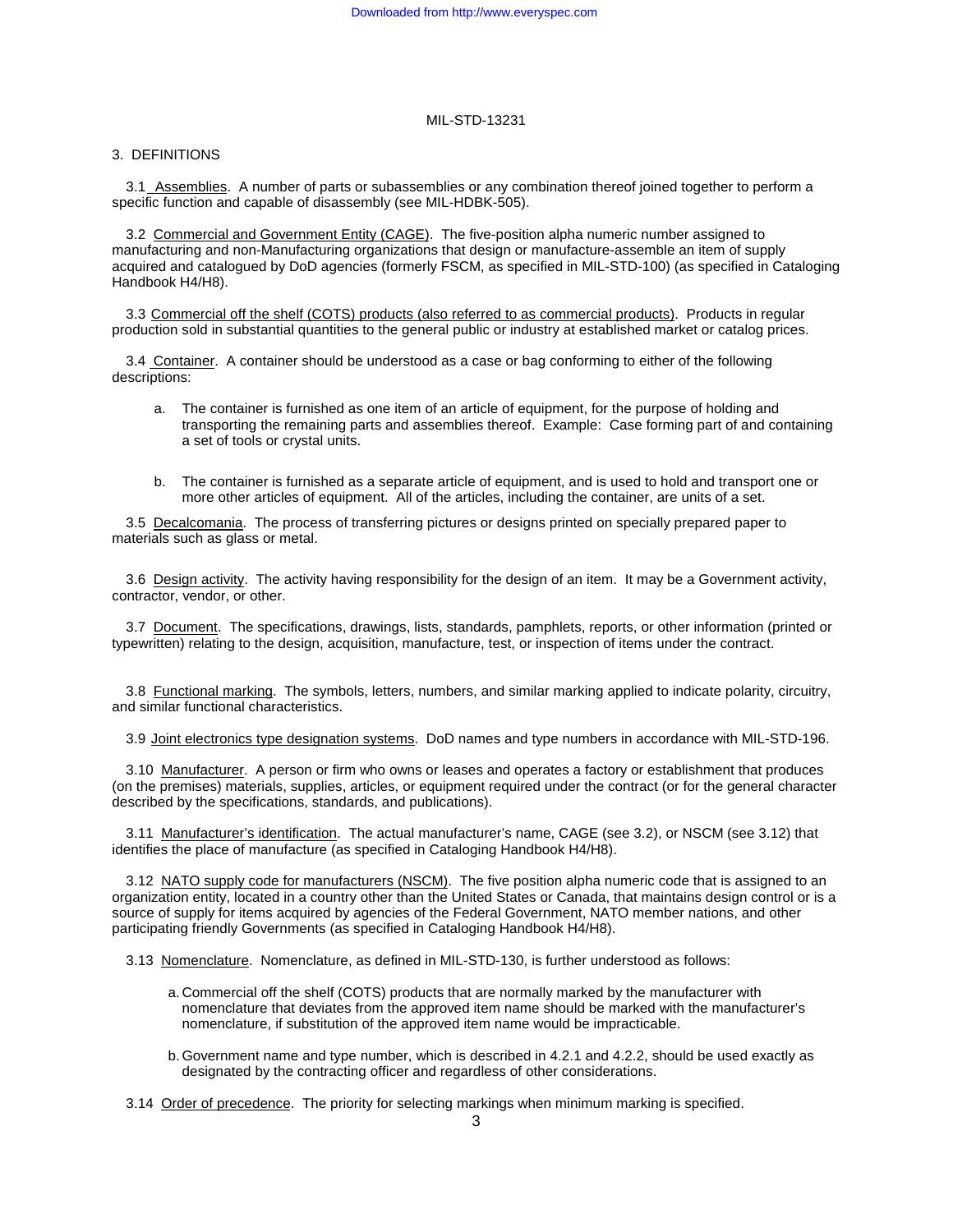3.15 Part or Identifying Number (PIN). The number used to identify an item. It is assigned by the design activity whose engineering drawings, specifications, standards, and inspection requirements control the design of the item. It may be a specification, drawing, part, model, type, or catalog number depending on the numbering system of the design activity.

3.16 Procurement instrument identification number. These numbers are in the form "DAAB05-69-C0123", where the first six positions (DAAB05) identify the purchasing office. The next two positions (69) show the fiscal year, in which the number was assigned. The next position  $(\tilde{C})$  indicates the type of procurement instrument code. The last four (0123) represent a serial number.

3.17 Sets. Units and necessary assemblies, subassemblies and parts connected together or used in association to perform an operational function (see MIL-HDBK-505).

3.18 Selected item drawing. Tightened or redefined acceptance criteria, such as selection for fit, reliability requirements, or limits within the capability range of existing items such as that depicted on an existing drawing, specification, or standard, will be delineated on a selected item drawing.

3.19 Sequence of markings. The order for specifying the physical location of markings selected in accordance with the order of precedence.

3.20 Units. An assembly or any combination of parts, subassemblies and assemblies mounted together, normally capable of independent operation in a variety of situations (see MIL-HDBK-505).

#### 4. GENERAL REQUIREMENTS

4.1 General. Functional and part identification marking shall be applied in the location specified in the acquisition document. Where size, surface condition, or other design considerations will not allow marking, the acquisition document shall specify the method of application (unit package, tag, or label), and the exact marking requirements. Special marking (caution warnings, radioactive) also shall be as specified in the acquisition document. Identification and marking requirements shall be in accordance with sections 4 and 5 of this standard and the peculiarities as included in the acquisition document. In the event of conflict between this standard and an acquisition document, the acquisition document shall govern.

4.2 Nomenclature. Nomenclature is defined in MIL-STD-130. (see 3.13)

4.2.1 Government names and type numbers.

4.2.1.1 Joint Electronics Type Designation Systems. DoD names and type numbers, in accordance with MIL-STD-196, are in the following form: Radio Set AN/GRC-9C, Receiver-Transmitter RT-77/GRC-9, Vibrator Power Unit PE-237-GG, Generator GN-38. Tentative type numbers, which incorporate blank parentheses, are used in government procurement data, when the exact design if likely to vary from one procurement to another; for example: Vibrator Power Unit PE-237( ), Radio Set AN/GRC-9( ), Receiver-Transmitter ART-77( ) / GRC-9. The contractor shall replace tentative type numbers with final type numbers, assigned by the contracting officer.

4.2.1.2 Army Nomenclature Systems. Examples of Army nomenclature systems in accordance with MIL-STD-1464 are: Power Unit M7A1; Cartridge, Delay: XM280; Tank, Combat, Full Tracked: M1.

4.2.2 Identifying number. The identifying number shall be in accordance with MIL-STD-130.

4.2.3 Procurement instrument identification number. The procurement instrument identification number (PIIN) (see 3.16) is the contract number.

4.2.4 Inspector's stamp. Space for the inspector's stamp is not desired.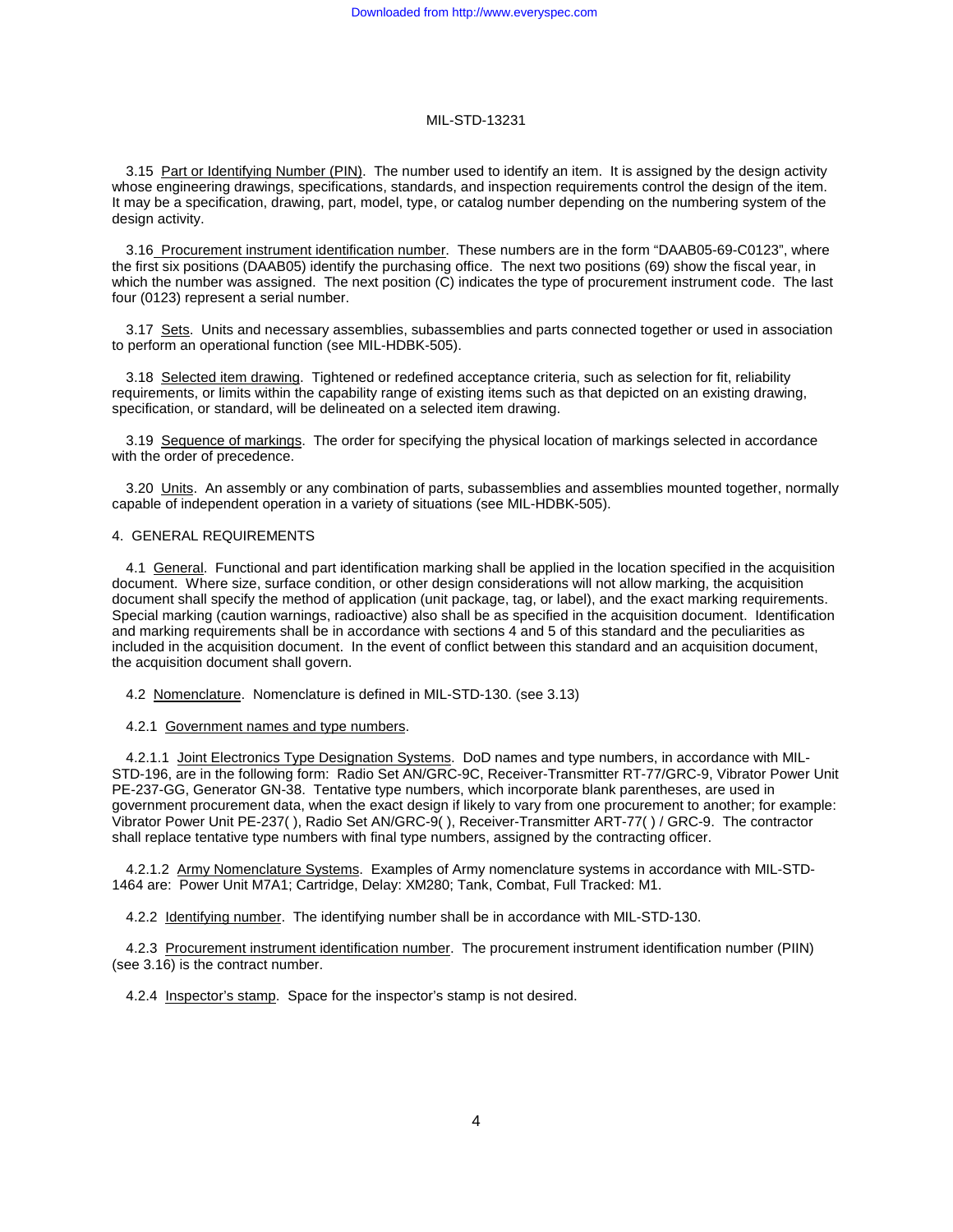4.2.5 Special characteristics. The following special characteristics are listed as a guide:

VOLTAGE:\_\_\_\_\_\_\_VOLTS AC;\_\_\_\_\_\_ VOLTS DC;\_\_\_\_\_\_\_ VAC;\_\_\_\_\_\_VDC. CURRENT:\_\_\_\_\_\_\_AMP;\_\_\_\_\_\_\_A;\_\_\_\_\_\_\_\_\_MA. FREQUENCY OF POWER: \_\_\_\_\_\_\_\_HZ; \_\_\_\_\_\_HERTZ; \_\_\_\_\_\_\_\_ ~ PHASE OF POWER (if more than one phase): 2-PHASE; 3-PHASE. POWER: WATTS; W; MW; HP. SPEED (rotating machinery): \_\_\_\_\_\_\_\_\_RPM; \_\_\_\_\_\_\_\_\_RPS. FREQUENCY, RADIO (frequency generators, tuning units):\_\_\_\_\_\_HZ;\_\_\_\_\_\_\_KHZ;\_\_\_\_\_\_\_MHZ. IMPEDANCE, CHARACTERISTIC (transmission lines, wires): \_\_\_\_\_\_\_\_\_ohms:  $\Omega$ 

4.2.6 Contractor and Government Entity (CAGE) Code. The CAGE Code (previously known as "Federal Supply Code for Manufacturers"), used for identification of sources, shall conform to H4/H8 – Commercial and Government Entity Cataloging Handbook.

4.3 Identification to be marked on equipment. All items of equipment subject to the requirements of this standard practice, including parts, assemblies, subassemblies, modules, units, groups, sets, systems, etc., shall be marked for identification. The primary purpose of such identification is to assist field personnel in logistic supply and maintenance functions, rather than to provide technical, manufacturing or assembly data. Such identification marking shall be in accordance with MIL-STD-130, except as modified herein. Marking shall include the information in Table I, on a space available basis. Omission of any of this information shall be in accordance with the priority sequence shown in Table I.

4.3.1 Exceptions to Table I. There are certain usage or caution markings, which pre-empt the priorities of Table I, e.g., high voltage, radioactive, electrostatic or electromagnetic sensitivity, polarity markings, etc. These markings have unique priority and take precedence above all others.

4.3.2 Uniquely small items. It is understood that certain items are physically too small for identification marking, e.g., glass diodes, composition resistors, etc. Table I would allow for such reasonable exceptions, as the polarity dot on the diode and color code banding on a resistor.

4.3.3 Limited use / multiple use. Table I, priority sequence 3, for assemblies, "End Item Application (part of)" is intended for limited use items (1 or 2 end-item applications only). Where a part or assembly has application in multiple use situations, "end item application" marking requirement does not apply. Where a question arises, obtain clarification from the procuring activity.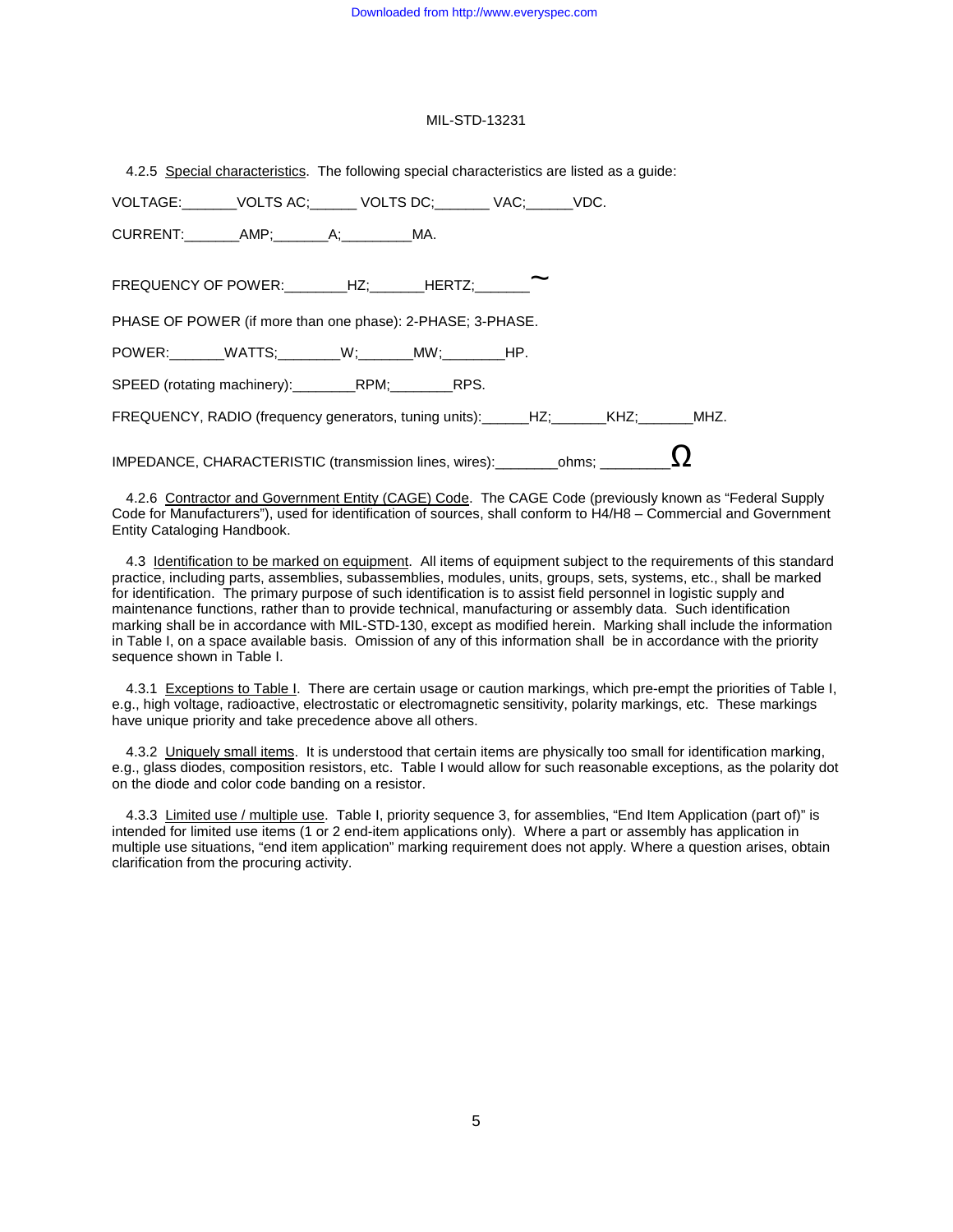# TABLE I Priority of Identification Information on Parts and Assemblies

| TYPE / NOMENCLATURE STATUS                                                                                                                                             | <b>MARKING &amp; PRIORITY</b>                                                                                                                                                                                                                                                                                                                                                      |  |
|------------------------------------------------------------------------------------------------------------------------------------------------------------------------|------------------------------------------------------------------------------------------------------------------------------------------------------------------------------------------------------------------------------------------------------------------------------------------------------------------------------------------------------------------------------------|--|
|                                                                                                                                                                        |                                                                                                                                                                                                                                                                                                                                                                                    |  |
|                                                                                                                                                                        | PARTS <sub>1</sub> /                                                                                                                                                                                                                                                                                                                                                               |  |
| Standard Parts, QPL Parts, Mil Spec Parts, Parts in<br>59XX Federal Stock Class and similar parts for<br>which there are established standard marking<br>requirements. | Refer to MIL-STD-1285.                                                                                                                                                                                                                                                                                                                                                             |  |
| Non Standard Parts; Identified by Source Control<br>Drawings, Selected items, and Altered items.                                                                       | Refer to MIL-STD-1285.                                                                                                                                                                                                                                                                                                                                                             |  |
| <b>Specification Control Drawings</b>                                                                                                                                  | Refer to MIL-STD-1285.                                                                                                                                                                                                                                                                                                                                                             |  |
| Commercial Off-the-Shelf Parts (not specified by                                                                                                                       |                                                                                                                                                                                                                                                                                                                                                                                    |  |
| source or specification control drawings)                                                                                                                              | Refer to MIL-STD-1285.                                                                                                                                                                                                                                                                                                                                                             |  |
|                                                                                                                                                                        | ASSEMBLIES, SUB-ASSEMBLIES, MODULES 1/                                                                                                                                                                                                                                                                                                                                             |  |
| All assemblies, sub-assemblies, modules, printed<br>wiring board assemblies, line replaceable units, etc.                                                              | <b>NSN</b><br>1.<br>2.<br><b>Serial Number</b><br>3.<br>Prime Manufacturer's CAGE Code (Include Part<br>No., if applicable)<br>Design Activity CAGE Code/Assembly and<br>4.<br>Drawing No. or Part No.<br>End Item Application ("Part of") see 4.3.3<br>5.<br>Contract No. and Lot No./Date Code<br>6.<br>Reference designation<br>7.<br>Special Characteristics (see 4.2.5)<br>8. |  |
| Commercial, Off the Shelf                                                                                                                                              | Manufacturer's/Vendor's marking acceptable for<br>assemblies                                                                                                                                                                                                                                                                                                                       |  |
|                                                                                                                                                                        | UNITS, GROUPS, SETS, SYSTEMS 1/                                                                                                                                                                                                                                                                                                                                                    |  |
| JETDS Nomenclature assigned                                                                                                                                            | 1. NSN<br>2.<br>Serial Number<br>Prime Manufacturer's CAGE Code (Include Part<br>3.<br>No., if applicable)<br>Nomenclature (item name and type designation<br>4.<br>Design Activity CAGE Code and Part Number<br>5.<br><b>Contract Number</b><br>6.<br>Military Service, e.g. "US Army"<br>7.<br>Special Characteristics (see 4.2.5)<br>8.                                         |  |
| Commercial, Off-the-Shelf Equipment, No Military<br>Nomenclature assigned                                                                                              | Prime Manufacturer's Name, LOGO or Trademark,<br>(CAGE Code desirable)<br>Manufacturer's Noun Name for devise<br>Model No. and Serial No.<br>Special Characteristics/Specifications Data<br><b>Contract Number</b>                                                                                                                                                                 |  |

1/. Identification requirements cited on the applicable Product Drawing takes precedence over all marking priorities specified. For lack of specific drawing requirements, items shall be marked in accordance with Table I.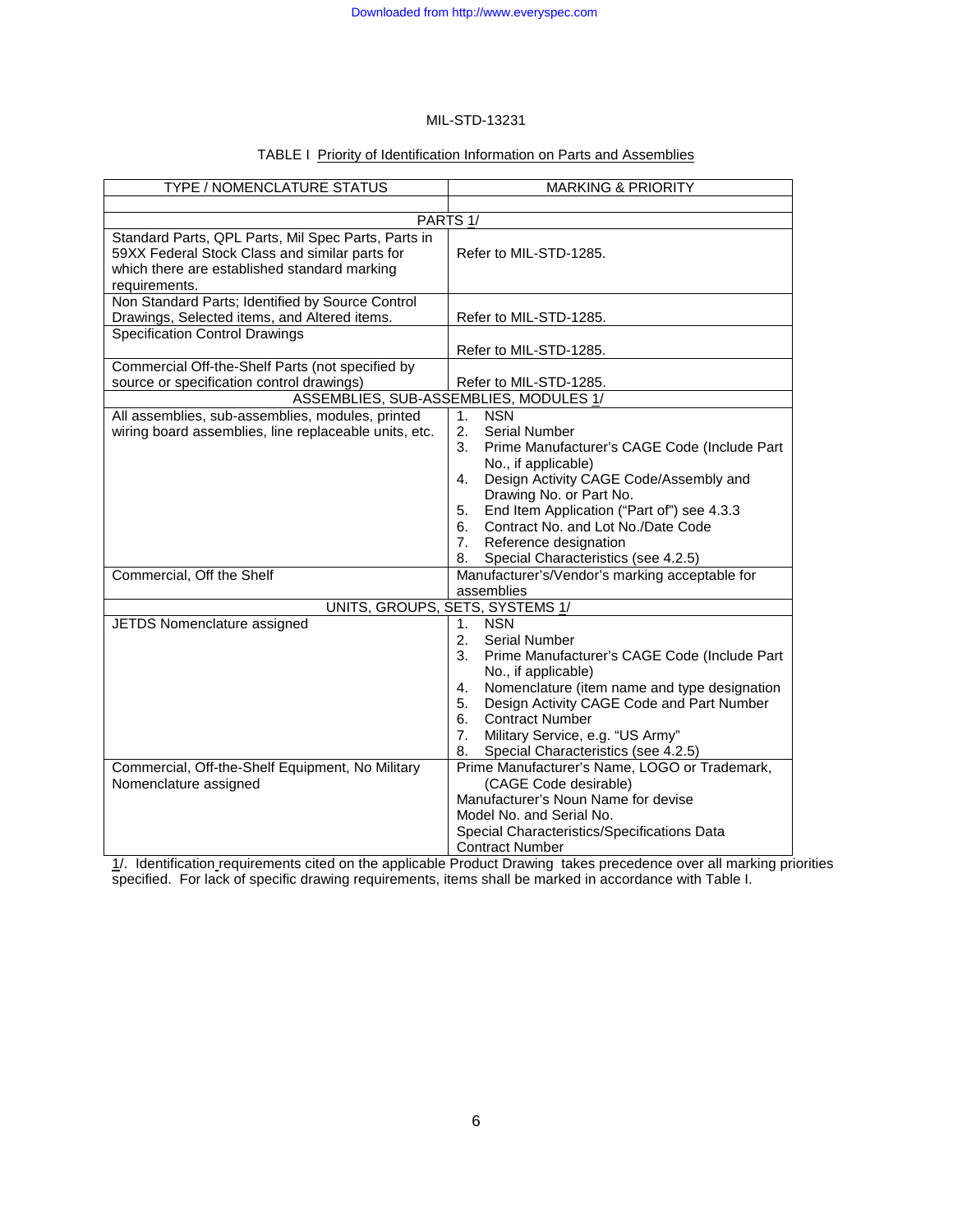4.3.4 Specific item identification. On a "where applicable" and space available basis, identity of contract number and a lot number, date code or serial number shall be marked on the item. If a serial number is required elsewhere by the contract for the item in question, apply the same; if not, unless precluded by space availability, apply either date code or lot number, not all three.

4.3.5 Use of unit pack/bag and tag. When verified by the procuring activity that physical space is not available on the item to be identified, the unit pack identification marking of MIL-STD-129 shall be used.

4.4 Reference designations, government type numbers, and designators for parts assemblies.

4.4.1 Reference designations. Reference designations marking and marking processes shall conform to IEEE 200-75 and shall be marked on items, as specified therein.

4.4.1.1 Reprocurements. When the item on contract has been procured previously in quantity (not on a development contract), the reference designations used on the previous procurement shall be used on the current contract. Corresponding items shall be assigned the same reference designations as those used on the previous procurement (see 6.6). In case of doubt as to whether the current contract is a reprocurement, the contracting officer shall be consulted. When deviation is made from a previous procurement, new or substitute items shall be assigned reference designations conforming in general to the previous system.

#### 5. DETAILED REQUIREMENTS

#### 5.1 Type numbers and type designation..

5.1.1 Electron tubes. The type designation or type number of these parts shall be marked adjacent to their sockets. When space is not available for marking the required type designation or type number, a suitable label showing location of these parts shall be mounted inside the unit where it will be readily visible when viewing the tubes.

5.1.2 Electrical / electronic parts and printed wiring boards. Electrical / electronic parts and printed wiring boards shall be marked in accordance with MIL-STD-1285.

5.1.3 Nameplate data for articles of equipment. Articles of equipment shall be marked with nameplate data conforming to MIL-STD-130, figure 1, except as otherwise specified herein, regardless of whether the data is applied directly to a surface of the article or by means of an attached label. Marking of 'additional information', as described in MIL-STD-130, shall not be included unless specifically called for.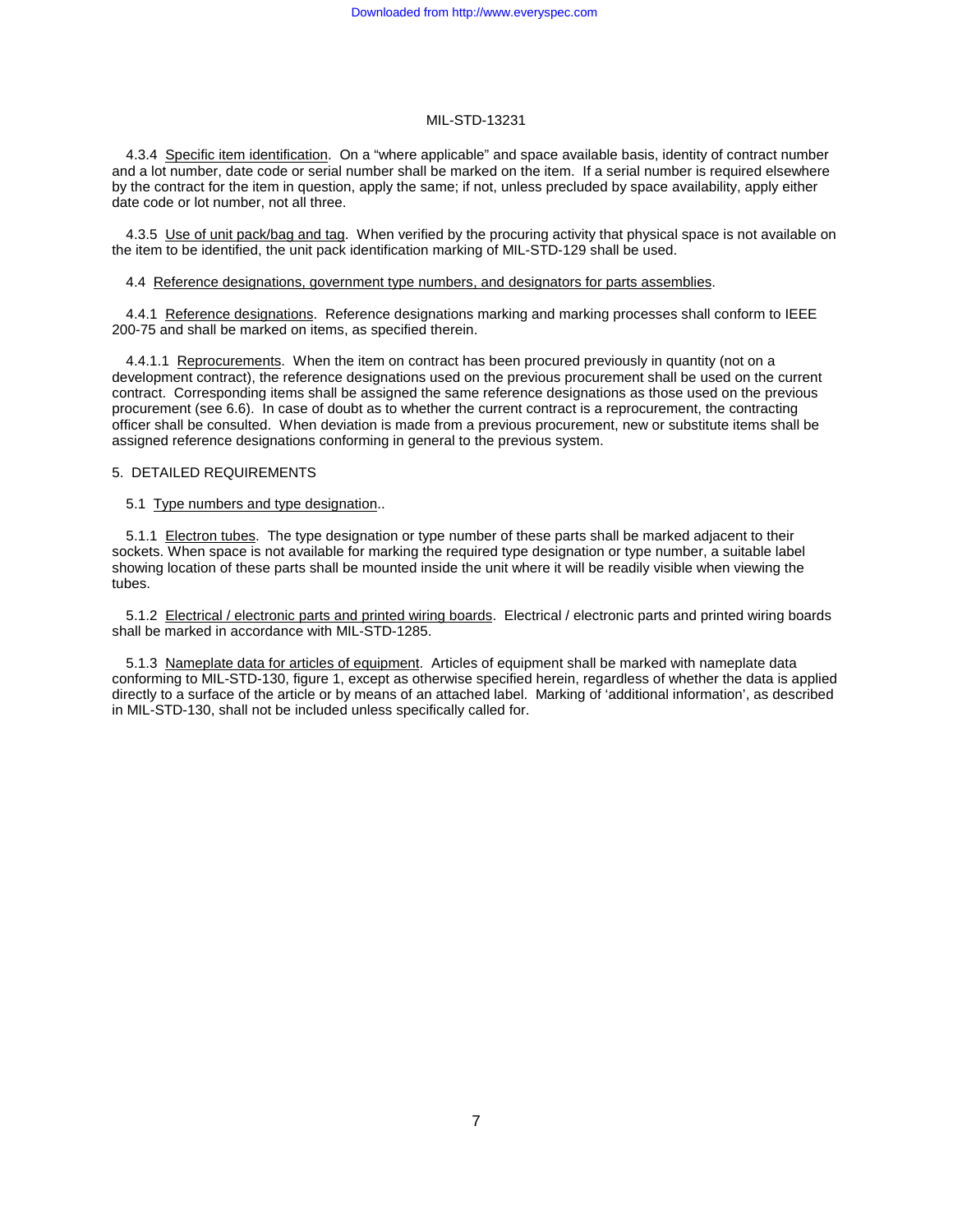#### 5.2 Special requirements for marking of containers.

5.2.1 Identification of set, article of equipment, or contents. The legend shall be the Government type number and, where space permits, the Government name of the item; or, when Government name and type number have not been assigned, the legend shall be the nomenclature and , where space permits, the part number. The legend shall identify one of the following, as applicable:

- a. The set, when the container is part of and contains all other units, assemblies, and parts of the set.
- b. The unit, when such consists of the container and its contents (see 3.4a).
- c. The major units inside the container (3.4b).

The legend shall be located on the exterior of the container, as follows: For cases, on the top and front. in the most prominent spaces available; for bags, in prominent locations that will be visible when the bag (with contents) is stored (see 5.6.1).

5.2.2 Identification of container only. Identification marking of the container shall be as specified by other paragraphs of this standard practice. However, location of the marking shall be as follows:

- a. For cases, the marking shall be placed on an interior surface of the lid or cover. When the lid or cover is detachable, the marking shall in addition be placed on an interior surface of the case itself.
- b. For bags, the marking shall be placed on an interior surface that is readily visible when the bag is opened; however, if such location is not available, the marking shall be placed on the exterior of the bag but shall be smaller and in a less prominent place than the legend specified in 5.2.1
- 5.3 Special markings on articles of equipment. Units shall be marked with the following information, as applicable (see 3.20):

5.3.1 Marking battery circuits. Units designed to operate from internal batteries shall be marked with the following, in a convenient form for use by operating and maintenance personnel:

- a. Battery type numbers.
- b. Battery location and position.
- c. Polarity.
- d. Nominal voltage.
- e. Interconnection between batteries, if two or more are used.
- f. Minimum acceptable voltage for equipment operation.

The markings shall be applied on or adjacent to the battery compartment or holder, and on or adjacent to terminals, connectors, contacts, removable leads, etc., that are part of the battery circuit, but not of the battery itself. When necessary to provide such information in convenient form, a block or pictorial wiring diagram of the battery circuit and batteries shall be provided instead of, or in addition to the markings, and shall be located on or as close as practicable to the battery compartment.

5.3.1.1 Warning label. Battery-powered equipment, with the exception of equipment requiring permanent battery installation, shall be label externally as follows:

# WARNING REMOVE BATTERIES BEFORE SHIPMENT OR INACTIVE STORAGE OF 30 DAYS OR MORE

Examples of equipment requiring permanent battery installation are sonobuoys, missiles, and fuses.

5.3.2 High voltage notice. When an AC or DC voltage of 500 volts or more (nominal value) is exposed, including exposure by opening or removal of an access door or cover, the following notice shall be marked on the article of equipment:

DANGER-HIGH VOLTAGE WOLTS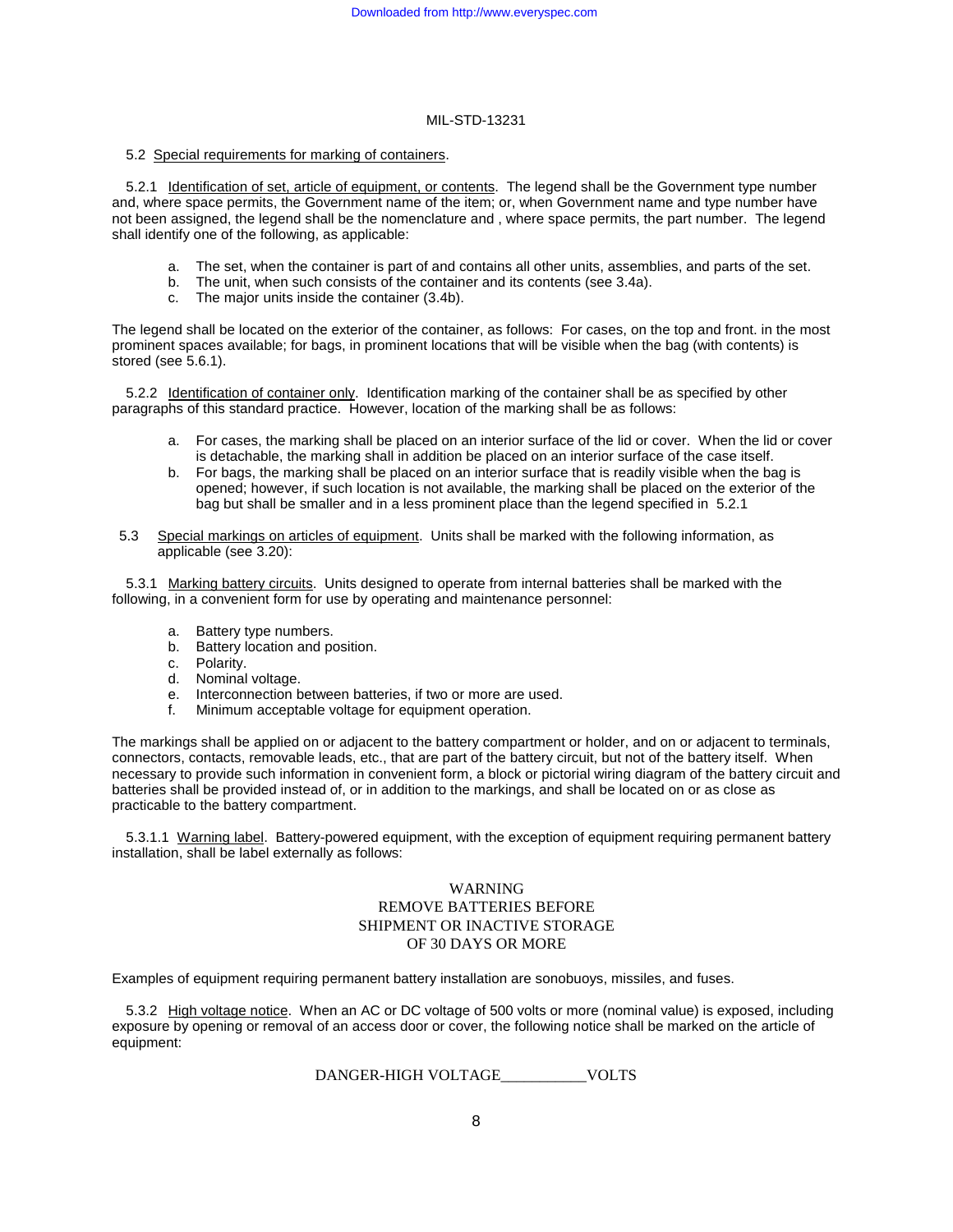The notice shall be prominently located on, or adjacent to, the exposed circuits, or on the access door or cover. The legend shall be marked in white or aluminum letters not less than 0.375 inch (9.52 mm) high, on a red background.

5.3.3 Radioactive material. Items containing radioactive material shall be marked in accordance with MIL-STD-129.

5.3.4 Non-ionizing radiation. Items producing radio frequency or microwave radiation shall be marked in accordance with MIL-STD-129.

5.3.5 Technical literature caution notice. Each unit that has operating controls shall be provided with a technical literature caution notice. The notice shall be provided on the operating panel or in a prominent place when there is no operating panel. The notice shall be combined with the name plate data, as shown on Figure 1; or shall be separate, as shown on Figure 2.



FIGURE 1. Name and caution plate (Example of legend).

# **CAUTION**

READ INSTRUCTIONS PACKED WITH EQUIPMENT BEFORE USING

FIGURE 2. Caution plate.

5.3.6 Schematic, wiring, and cable diagram. When these are provided, they shall be in the form of labels or direct marking on a suitable surface of the item.

5.3.7 Chassis identification. The chassis of each unit shall be marked with the order number and the manufacturer's name, trademark or code symbol, using a group I process listed in table II. The marking shall be located where it will be readily visible, when the chassis is removed for maintenance. The serial number, when used, shall be marked next to the above marking. This shall be done after manufacture of the unit is completed, by means of a group I, table II process or by use of an electric etching tool. (Chassis identification shall be in addition to nameplate data specified by 5.1.5).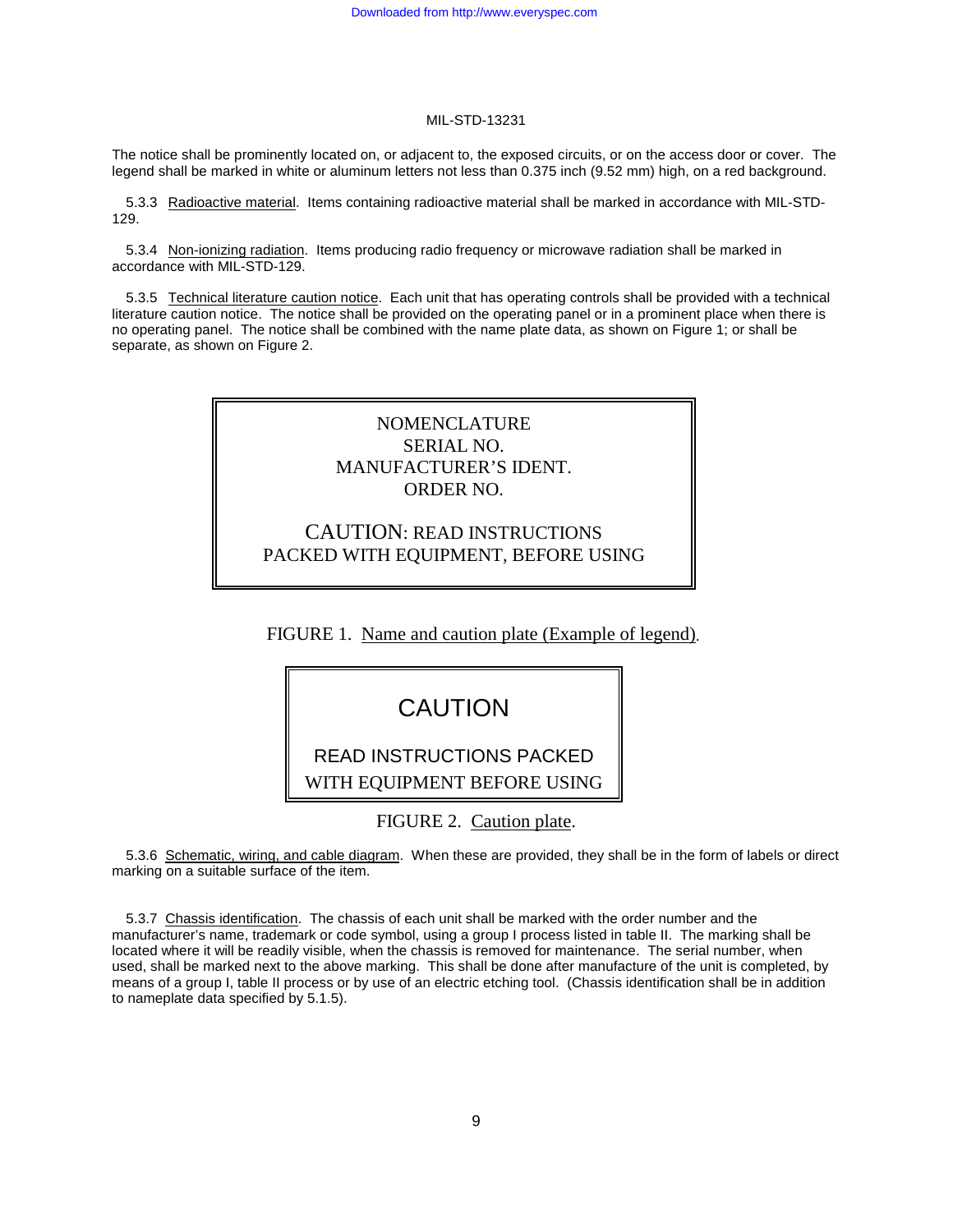5.3.8 Modification work-order number. A modification work-order (MWO) plate shall be mounted on the exterior of each unit. The plate shall be one of the types specified in 5.8.2a through 5.8.2d, and shall be 3.5 inches (88.9 mm) long by 3 inches (76.2 mm) high. When suitable is not available, however, for a plate of this size, the contracting officer shall be consulted regarding use of a smaller plate or, in extreme cases, omission of the plate entirely. The plate shall have a matte finish suitable for mounting an adhesive-backed, aluminum foil label thereon. The legend "MODIFICATION WORK ORDER" shall be marked across the top of the plate, in letters approximately 0.125 inch (3.17 mm) high. The MWO plate shall be combined with a plate used for marking of nameplate data.

5.3.9 Sensitive electronic devices. Sensitive electronic devices [ i.e. those devices sensitive to electrostatic discharge (ESD)] shall be marked as specified in MIL-STD-130.

5.4 Location of marking.

5.4.1 General. Reference designations shall be located as specified in IEEE-200-75. Other marking shall be located as specified in MIL-STD-130 and this standard practice. If physical or other limitations are evident, making it impracticable to locate marking as specified, the contracting officer shall authorize deviation.

5.4.2 Type number and type designations. Marking of the type numbers and type designations specified in 5.1 shall be so located that they are readily visible, with a minimum removal of cabinets, covers, shields, adjacent parts and assemblies.

5.5 Marking processes. Marking of required information shall be applied directly to the surface of the item or by a label or wrap-around tag, using one of the processes specified in table II. Marking processes used for reference designations shall be as specified in IEEE-200-75. Marking shall remain legible following completion of all inspections specified in the acquisition document for the normal life expectancy of the part. (see 5.11, 6.7)

5.6 Marking on wood surfaces.

5.6.1 Exterior wood containers. The legend specified in 5.2.1 shall be applied by branding, prior to painting of the surface concerned.

5.6.2 Other wood surfaces. Marking on other wood surfaces shall be applied by branding, prior to painting of the surface concerned, or by plastic or metal labels, except that aluminum foil labels shall not be used.

5.6.3 Branding. Depth of branding in solid wood shall be 0.0625 inch (1.59 mm) and in plywood shall be twothirds of the nominal thickness of the surface ply. In either instance, the tolerance shall be  $\pm$  0.0156 inch (0.40 mm). Minimum height of characters (letters, figures, etc.), for the legend specified in 5.2.1, shall be 0.75 inch (19.0 mm) and for other branding shall be 0.375 inch (9.52 mm).

5.7 Size and form of characters. Characters used for reference designations shall be as specified in IEEE-200- 75. Letters, numbers and other characters used for other marking shall be as specified in MIL-STD-130. They shall be of such size as to promote maximum legibility under adverse conditions and, in any case, shall be at least 0.047 inch (1.19 mm) high.

5.8 Labels. Labels shall conform to the following:

5.8.1 Border. Borders are not required on labels user for reference designations. Where space permits, labels used for other marking shall have a border on each edge, of not less than 0.125 inch (3.17 mm).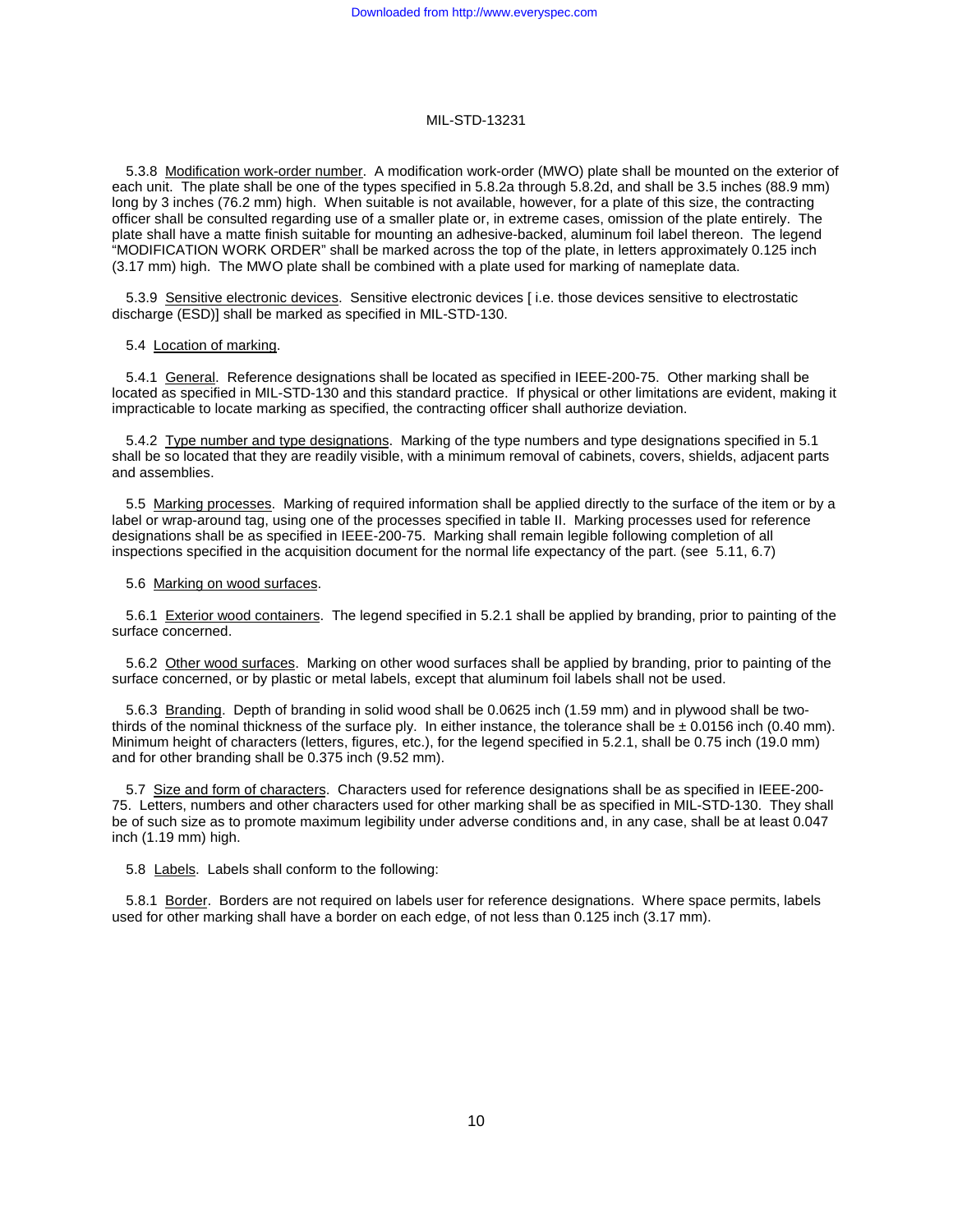5.8.2 Material and process. Material and process for labels shall conform to categories (a) through (g) below. Only categories (a), (b) and (c) shall be employed for surfaces exposed to abrasion or the weather during use, maintenance, installation or operational adjustment of units; however, categories (d) and (e) shall be so employed, when permitted by foot note 2/ of table II. In no case shall categories (d) through (g) be used for nameplate data.

- a. Plated steel, corrosion resistant steel, aluminum, brass or copper, finished in accordance with MIL-F-14072.
- b. Laminated thermosetting plastic, conforming to ASTM D709. Marking on external surfaces of such labels shall be confined to direct etching, die stamping, or engraving, and except for type NDP (for engraving) material, the surface marking shall be filled with white enamel.
- c. Photographically printed or photo etched aluminum plate, with a thickness of not less than 0.020 inch (0.51 mm) (see table II, group I).
- d. Aluminum foil, adhesive-backed label conforming to MIL-P-19834, except that color of the plate need not conform to the specification.
- e. Decalcomanias, when used on exterior surfaces, shall be fabricated with a hard-surface varnish coating and added fungicide and shall not be given any additional varnish treatment. When used on interior surfaces, they shall be protected by clear varnish, type II, conforming to ASTM D3955 and ASTM D295. Either varnish or solvent-applied type of decalcomania shall be used on baked painted surfaces, but only the varnish-applied type shall be used on other surfaces. Water-applied decalcomanias shall not be used under any circumstances.
- f. Printed on white book paper, laminated between two sheets of not less than 0.015 inch (0.38 mm) thickness, composition B, type I, grade B, white plastic material conforming to L-P-535. The two sheets shall be bonded together, to seal against moisture.
- g. Printed on minimum 0.020 inch thickness (0.51mm) composition B, type II, grade C, white plastic material and covered with a minimum 0.010 inch thickness (0.25mm) composition B, type I, grade B, clear plastic material, both conforming to L-P-535. The two sheets shall be bonded together to seal against moisture.
- h. Adhesive-backed thermosetting plastic labels, with over laminated copy (the thickness shall not be less than 0.006 inch and shall not be greater than 0.025 inch). The nameplate marking is subsurface printed beneath a protective polyester film.

5.8.3 Radius of corners. Decalcomanias and aluminum foil labels shall have corners rounded to minimum radii of 0.03 inch (0.76 mm) and preferably to radii of 0.0625 inch (1.59 mm) to 0.125 inch (3.17 mm).

5.8.4 Mounting. Labels, except decalcomanias and adhesive-mounted aluminum foil, shall be securely and permanently mounted by screws or rivets that will not stain the labels under specified service and test conditions. Adhesives and mounting processes, used for decalcomanias, shall be as recommended by the manufacturer thereof. Clearance between mounting holes in labels, and the mounting screws and rivets, shall be provided where necessary to prevent buckling of the labels, caused by expansion or contraction at specified temperature extremes.

5.9 Spectral gloss. Spectral gloss of exterior markings shall not exceed the maximum gloss permitted, for the finish on the surface of the article of equipment, to which the marking is applied, unless a higher gloss is inherent in the use of specified material and process for the marking.

5.10 Opacity. The opacity of decalcomanias, paint and ink used for marking shall be sufficient to hide completely the background, on which they are applied.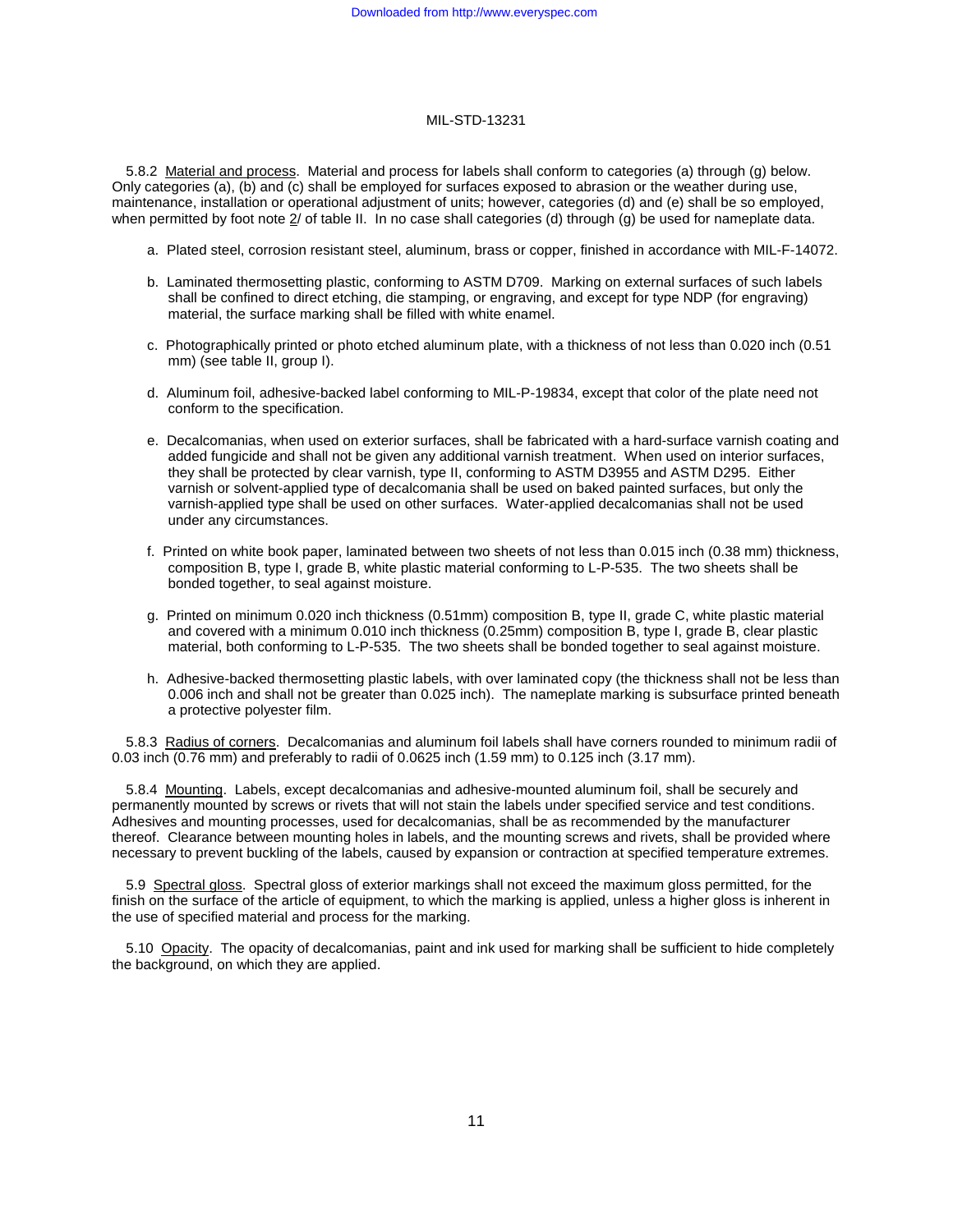5.11 Permanency and durability. Direct marking, including background and labels, shall be capable of withstanding the tests suggested in Section 6 and inspections specified in the acquisition document, without evidencing any the following defects:

mounting surface

- . Blistering ... Fading ... Fading ... Separation ... Separation ... Separation ... Separation ... Softening ...
- . Chipping . Tlaking . Flaking . Softening . Softening . Softening . Softening . Softening . Splitting . Splitting . Splitting . Splitting . Splitting . Splitting . Splitting . Splitting . Splitting . Splitting . Splitting
- 
- . Cracking . Loosening from the . Delamination . Loosening from the .
- . Dissolving **. Peeling** .
- . Discoloration

# TABLE II Marking process.

. Corrosion . Illegibility . Splitting

| Group | Process                                                                                                                                                                                                                                                                                                                                                                                                                                        | Restrictions on applications                                                                                                                                                                                                                                                                                                                                           |
|-------|------------------------------------------------------------------------------------------------------------------------------------------------------------------------------------------------------------------------------------------------------------------------------------------------------------------------------------------------------------------------------------------------------------------------------------------------|------------------------------------------------------------------------------------------------------------------------------------------------------------------------------------------------------------------------------------------------------------------------------------------------------------------------------------------------------------------------|
|       | Die stamping, engraving, photo-etching, molding,<br>steel stamping, photosensitive printing on reverse<br>surface of polyester film or photographically<br>printed on sensitized aluminum (or photoetched)<br>as furnished by the "Metalphoto Corp.", CAGE<br>4J541, Cleveland, OH or the "Miller Dial Corp.",<br>CAGE 91345, El Monte, CA or equal, and<br>processed as recommended by the manufacturer<br>of the material and 5.8.2 (see 1/) | <b>NONE</b>                                                                                                                                                                                                                                                                                                                                                            |
| Ш     | STENCILING OR SCREEN PRINTING WITH:<br>Semi-gloss enamel conforming to CID<br>a.<br>$A-A-2962$ , (see 4/).<br>Quick drying ink (for non-porous surfaces<br>b.<br>only) conforming to Commercial Item<br>Description (CID) A-A-208.<br>Epoxy-based ink conforming to CID<br>C <sub>1</sub><br>A-A-56032.<br>SILK SCREENING OR OFFSET PRINTING<br>Use ink conforming to the performance<br>a.<br>requirements of CID A-A-56032                   | Shall not be used for nameplate data;<br>(1)<br>use group I instead.<br>Shall not be used on surfaces subject<br>(2)<br>to abrasion or the weather during use<br>or storage of equipment, nor for<br>surfaces subject to abrasion during<br>installation, maintenance or<br>operational adjustment of equipment,<br>except as allowed by $2$ ; use group I<br>instead. |
| Ш     | Lithography or lettering or rubber stamping with<br>permanent ink. 3/                                                                                                                                                                                                                                                                                                                                                                          | Same as group II.                                                                                                                                                                                                                                                                                                                                                      |
| IV    | Branding on wood surfaces                                                                                                                                                                                                                                                                                                                                                                                                                      | As specified in 5.6.                                                                                                                                                                                                                                                                                                                                                   |

1/ Pigment-filled group I markings shall be protected by clear varnish conforming to MIL-I-24092, except where such varnish is incompatible with a luminescent pigment, in which case the protective coating shall as recommended by the manufacturer of the luminescent material.

2/ Where use of the group I marking on these surfaces (surfaces subject to abrasion or the weather, as described under group II) is impracticable because of size, shape or other characteristics of the available surface, decalcomanias or pressure-sensitive-backed aluminum-foil labels or adhesive backed thermosetting plastic labels shall be used. However, their use shall be subject to prior approval by the contracting officer and in no case shall they be used for nameplate data.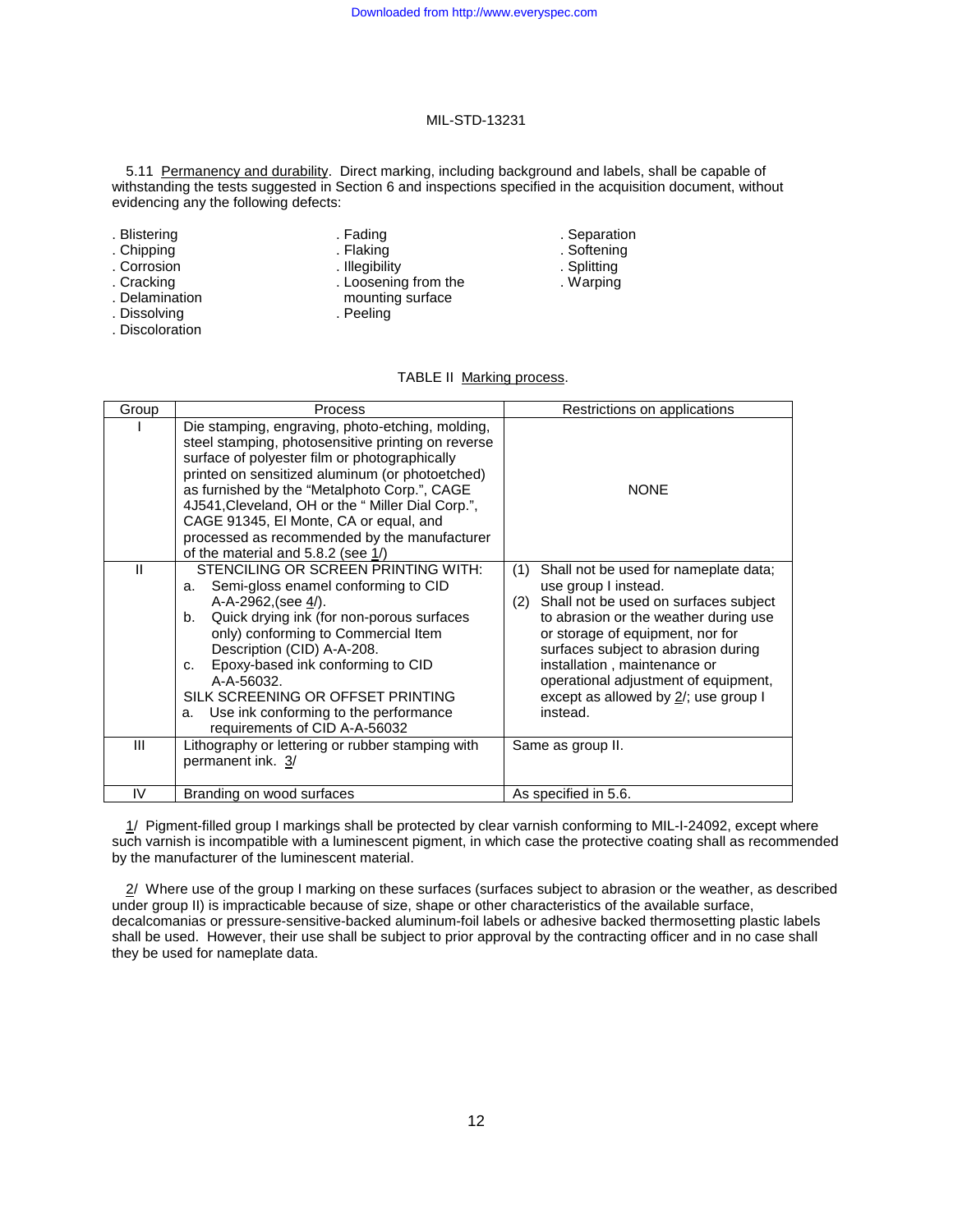3/ Permanent ink is fade-resistant, does not "bleed" when coated with varnish conforming to ASTM D3955 and ASTM D295 and will not rub off when in an uncoated condition and exposed to moisture. Permanent ink shall be capable of satisfying the permanency and durability requirements of this standard practice. Since tropicalization treatment of equipment often involves as overall coating with ASTM D3955 and ASTM D295 varnish, the contractor shall certify that the permanent ink used can withstand a coating with the above varnish, without evidencing "bleeding".

4/ Non-epoxy ink markings shall be protected by a clear transparent epoxy coating.

5.12 Facsimiles. Facsimiles (or scale drawings) of each different marking shall be submitted to the contracting officer for approval of the legend and its location on the article of equipment, assembly or part. Facsimiles of legends inscribed on labels shall show the entire label. All facsimiles shall include a scale showing the size of the marking, and shall include or be accompanied by information as to location. Copies of each facsimile shall be furnished as follows:

- a. 3 copies of nameplate data.
- b. 4 copies of electrical diagrams.
- c. 2 copies if other markings.

5.13 Workmanship. Marking shall be legible and shall not exhibit any defects that will affect its intended purpose.

#### 6. NOTES

(This section contains information of a general or explanatory nature that may be helpful, but is not mandatory.)

6.1 Intended use. This standard practice is intended as a general subsidiary to end item specification.

6.2 Issue of DoDISS. When this standard is used in acquisition, the applicable issue of the DoDISS must be cited in the solicitation (see 2.2.1, 2.2.2, and 2.3).

6.3 Marking for shipment. Marking for shipment is covered by MIL-STD-129.

6.4 Serial numbers. In general, the manufacturer will be instructed, as to which items require serial numbers. This requirement usually will appear in the contract or order, or in the specification covering the item. Also, the contract or order usually will require the manufacturer to maintain accurate records of serial numbers relative to date of manufacture, substitutions, shop changes, etc., and to furnish copies of such records at the completion of the contract. The Government, in connection with maintenance, repair, and modification of the items will use the records. Serial numbers usually are required on (a) major units such as radio receivers, generators, switchboards and oscilloscopes, (b) items which are selected, calibrated, machined, or adjusted for use together and (c) items which require serial numbers for accountability purposes. Serial numbers usually are not required on (a) bags, chests and other types of containers, (b) hardware, (c) small parts produced by automatic machinery and (d) minor units such as cable assemblies, groundrods and insulators.

6.5 Air-transportable items. The contract or order, or the detailed specification covering the item will indicate which items are air-transportable.

6.6 Reprocurements. Evidence of previous procurement in quantity as referenced in 4.4.1.1, may be found in technical literature furnished to the manufacturer for his information and guidance, and in nomenclature marked on a model of the equipment furnished to the manufacturer for conformance thereto. When "( X )" appears in the typenumber portion of such nomenclature, it is evidence that the model was procured on a development contract and, consequently, the reference designations should conform to IEEE-200-75 instead. Drawings, other data or a model furnished to the manufacturer solely for his information and guidance, and to which conformance is not specified, may not be considered sufficient evidence of previous quantity procurement of the item.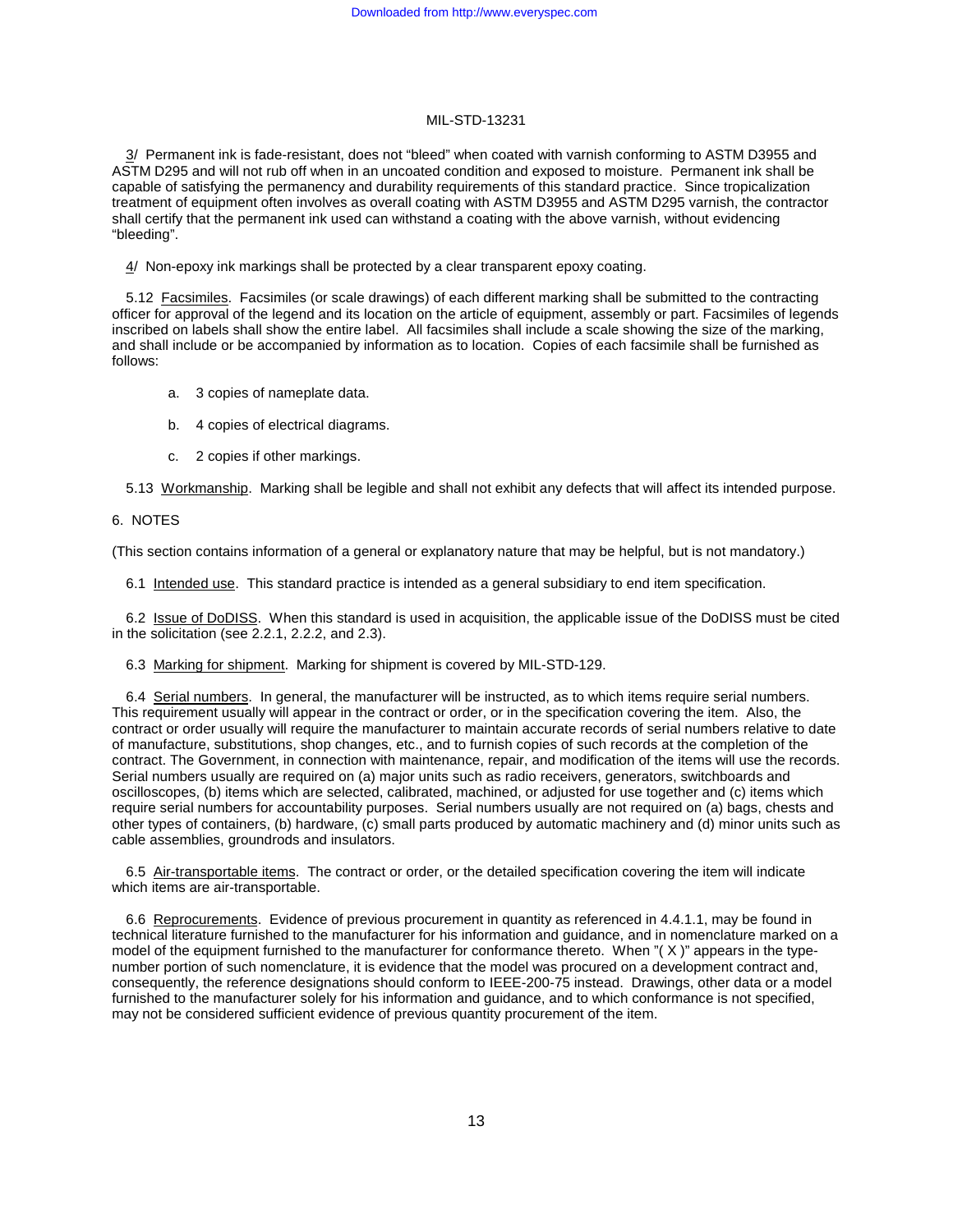6.7 Permanency and legibility tests. For the purpose of inspecting for permanency and legibility, the following test methods are recommended for inclusion in the acquisition document, with examination for the defects listed in 5.11:

- a. Abrasion test. The specimens must be subjected to 200 cycles on a taber Abraser Machine, or equal. The abraser wheels should be properly dressed before each test. The wheels should be CS17 Calibrase, with 1 Kilogram load. (see 5.11)
- b. Corrosion test. The specimens must be immersed in a saturated solution of sodium chloride at 25°C (77ºF), for 24 hours and then, without rinsing, must be allowed to dry for 24 hours at room temperature. (see 5.11)
- c. Fungus test. Inks that are not known to be fungus inert must be subjected to the fungus test specified in MIL-STD-810, method 508, for a period of 28 days. Certification by a qualified laboratory or by the material producer, based upon test data on record, that the treated material meets grade 0 or grade 1 requirements of table 508-I (MIL-STD-810), is sufficient evidence of acceptability.
- d. Moisture-resistance test. Method 106 of MIL-STD-202, "Test Methods for Electronic and Electrical Component Parts." (see 5.11)
- e. Solvents test. Method 215 of MIL-STD-202, "Test Methods for Electronic and Electrical Component Parts." (see 5.11)
- f. Thermal shock. The specimens must be placed in hot deionized water at 79°C (174°F) for 3 hours, then immediately transferred to a cold chamber at a temperature of -55ºC (-67ºF) for 1 hour. The cycle must be repeated immediately. (see 5.11)
- 6.8 Subject term (key word) listing.

Branding Reference designations Silk-screening Type numbers

Army - CR DLA - CC

Custodians: Preparing activity: Preparing activity: Preparing activity: Preparing activity: Preparing activity: Preparing activity: Preparing activity: Preparing activity: PLA - CC

(Project MISC-0259)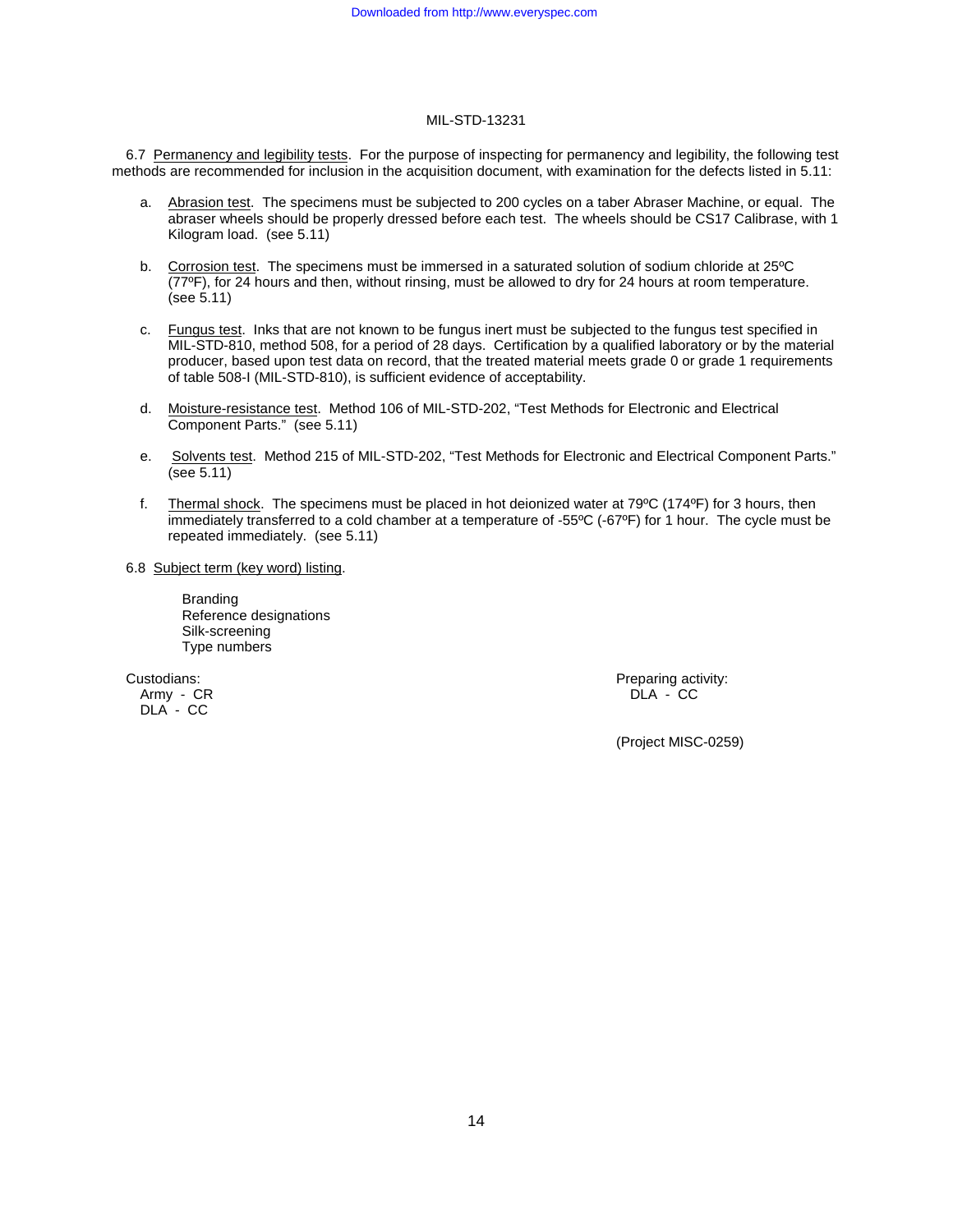THIS PAGE IS INTENTIONALLY LEFT BLANK.